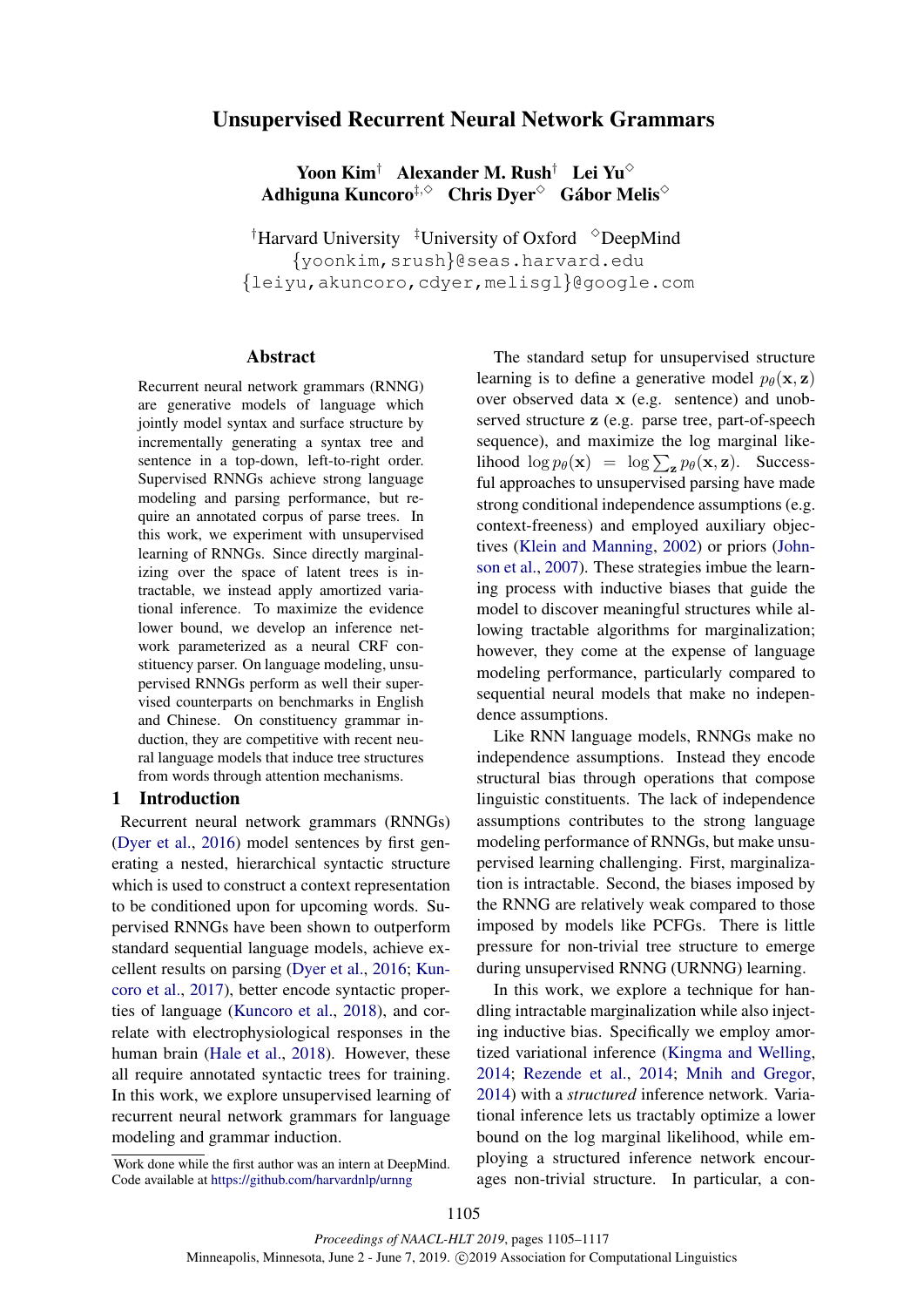ditional random field (CRF) constituency parser (Finkel et al., 2008; Durrett and Klein, 2015), which makes significant independence assumptions, acts as a guide on the generative model to learn meaningful trees through regularizing the posterior (Ganchev et al., 2010).

We experiment with URNNGs on English and Chinese and observe that they perform well as language models compared to their supervised counterparts and standard neural LMs. In terms of grammar induction, they are competitive with recently-proposed neural architectures that discover tree-like structures through gated attention (Shen et al., 2018). Our results, along with other recent work on joint language modeling/structure learning with deep networks (Shen et al., 2018, 2019; Wiseman et al., 2018; Kawakami et al., 2018), suggest that it is possible learn generative models of language that model the underlying data well (i.e. assign high likelihood to held-out data) and at the same time induce meaningful linguistic structure.

# 2 Unsupervised Recurrent Neural Network Grammars

We use  $\mathbf{x} = [x_1, \dots, x_T]$  to denote a sentence of length T, and  $z \in \mathcal{Z}_T$  to denote an unlabeled binary parse tree over a sequence of length  $T$ , represented as a a binary vector of length  $2T - 1$ . Here 0 and 1 correspond to SHIFT and REDUCE actions, explained below.<sup>1</sup> Figure 1 presents an overview of our approach.

### 2.1 Generative Model

An RNNG defines a joint probability distribution  $p_{\theta}(\mathbf{x}, \mathbf{z})$  over sentences x and parse trees z. We consider a simplified version of the original RNNG (Dyer et al., 2016) by ignoring constituent labels and only considering binary trees. The RNNG utilizes an RNN to parameterize a stack data structure (Dyer et al., 2015) of partiallycompleted constituents to incrementally build the parse tree while generating terminals. Using the current stack representation, the model samples an action (SHIFT or REDUCE): SHIFT generates a terminal symbol, i.e. word, and shifts it onto the stack, $^{2}$  REDUCE pops the last two elements off the stack, composes them, and shifts the composed



Inference Network  $q_{\phi}(\mathbf{z} | \mathbf{x})$ Generative Model  $p_{\theta}(\mathbf{x}, \mathbf{z})$ Figure 1: Overview of our approach. The inference network  $q_{\phi}(\mathbf{z} | \mathbf{x})$  (left) is a CRF parser which produces a distribution over binary trees (shown in dotted box).  $B_{ij}$  are random variables for existence of a constituent spanning  $i$ -th and  $j$ -th words, whose potentials are the output from a bidirectional LSTM (the global factor ensures that the distribution is only over valid binary trees). The generative model  $p_{\theta}(\mathbf{x}, \mathbf{z})$  (right) is an RNNG which consists of a stack LSTM (from which actions/words are predicted) and a tree LSTM (to obtain constituent representations upon REDUCE). Training involves sampling a binary tree from  $q_{\phi}(\mathbf{z} | \mathbf{x})$ , converting it to a sequence of shift/reduce actions, and optimizing the log joint likelihood  $\log p_\theta(\mathbf{x}, \mathbf{z})$ . representation onto the stack.

Formally, let  $S = [(0, 0)]$  be the initial stack. Each item of the stack will be a pair, where the first element is the hidden state of the stack LSTM, and the second element is an input vector, described below. We use  $top(S)$  to refer to the top pair in the stack. The push and pop operations are defined imperatively in the usual way. At each time step, the next action  $z_t$  (SHIFT or REDUCE) is sampled from a Bernoulli distribution parameterized in terms of the current stack representation. Letting  $(\mathbf{h}_{prev}, \mathbf{g}_{prev}) = \text{top}(S)$ , we have

$$
z_t \sim \text{Bernoulli}(p_t), \quad p_t = \sigma(\mathbf{w}^\top \mathbf{h}_{prev} + b).
$$

Subsequent generation depend on  $z_t$ :

• If  $z_t = 0$  (SHIFT), the model first generates a terminal symbol via sampling from a categorical distribution whose parameters come from an affine transformation and a softmax,

$$
x \sim \text{softmax}(\mathbf{Wh}_{prev} + \mathbf{b}).
$$

Then the generated terminal is shifted onto the stack using a stack LSTM,

> $\mathbf{h}_{\text{next}} = \text{LSTM}(\mathbf{e}_x, \mathbf{h}_{\text{prev}}),$  $push(S, (\mathbf{h}_{\text{next}}, \mathbf{e}_x)),$

where  $e_x$  is the word embedding for x.

<sup>&</sup>lt;sup>1</sup>The cardinality of  $\mathcal{Z}_T \subset \{0,1\}^{2T-1}$  is given by the  $(T-1)$ -th Catalan number,  $|\mathcal{Z}_T| = \frac{(2T-2)!}{T!(T-1)!}$ .

 $2A$  better name for SHIFT would be GENERATE (as in Dyer et al. (2016)), but we use SHIFT to emphasize similarity with the shift-reduce parsing.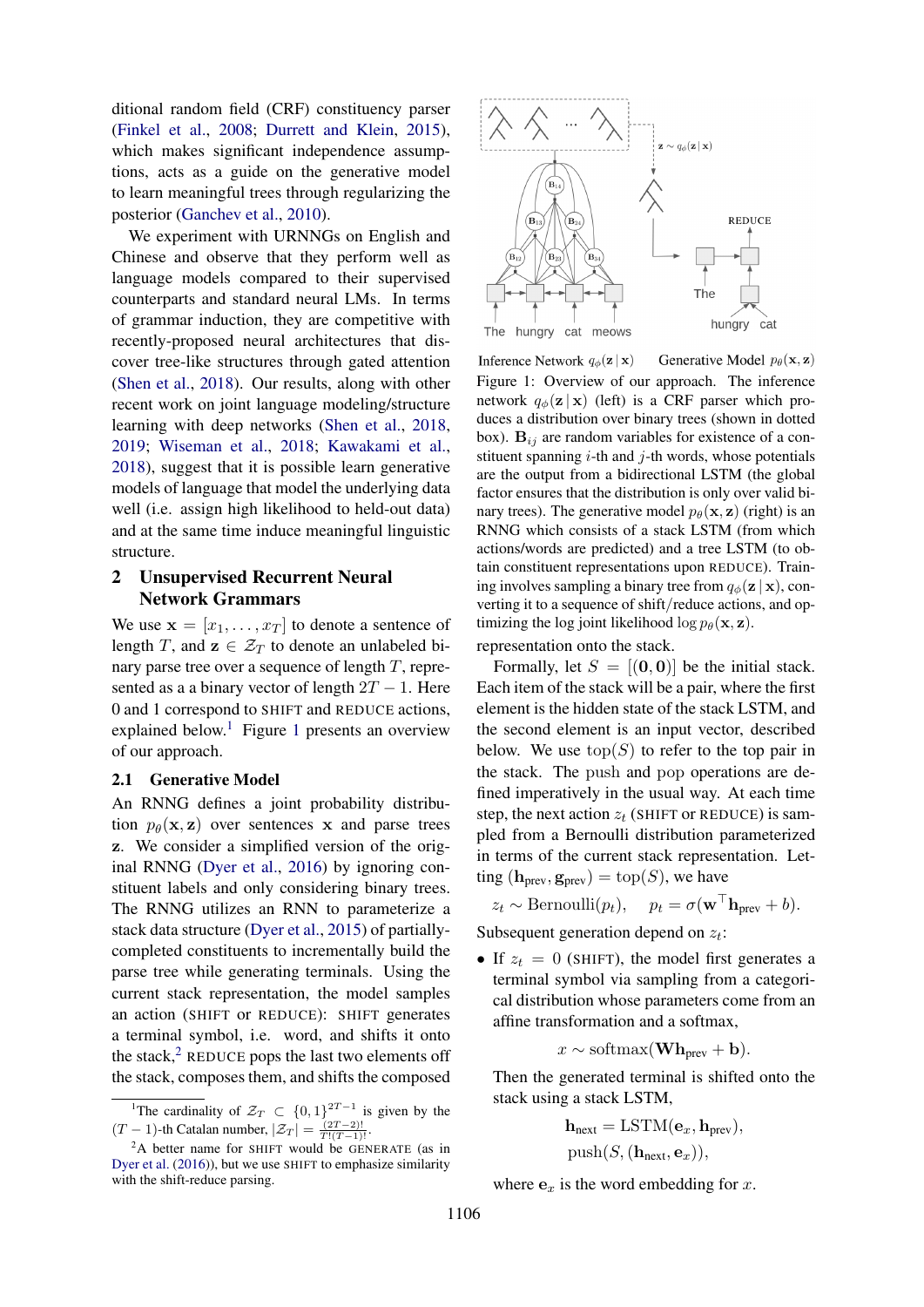• If  $z_t = 1$  (REDUCE), we pop the last two elements off the stack,

$$
(\mathbf{h}_r, \mathbf{g}_r) = \text{pop}(S), \quad (\mathbf{h}_l, \mathbf{g}_l) = \text{pop}(S),
$$

and obtain a new representation that combines the left/right constituent representations using a tree LSTM (Tai et al., 2015; Zhu et al., 2015),

$$
\mathbf{g}_{\text{new}} = \text{TreeLSTM}(\mathbf{g}_l, \mathbf{g}_r).
$$

Note that we use  $g_l$  and  $g_r$  to obtain the new representation instead of  $\mathbf{h}_l$  and  $\mathbf{h}_r$ .<sup>3</sup> We then update the stack using  $g_{\text{new}}$ ,

$$
(\mathbf{h}_{\text{prev}}, \mathbf{g}_{\text{prev}}) = \text{top}(S),
$$
  

$$
\mathbf{h}_{\text{new}} = \text{LSTM}(\mathbf{g}_{\text{new}}, \mathbf{h}_{\text{prev}}),
$$
  

$$
\text{push}(S, (\mathbf{h}_{\text{new}}, \mathbf{g}_{\text{new}})).
$$

The generation process continues until an end-ofsentence symbol is generated. The parameters  $\theta$  of the generative model are  $w, b, W, b$ , and the parameters of the stack/tree LSTMs. For a sentence  $\mathbf{x} = [x_1, \dots, x_T]$  of length T, the binary parse tree is given by the binary vector  $\mathbf{z} = [z_1, \dots, z_{2T-1}]$ .<sup>4</sup> The joint log likelihood decomposes as a sum of terminal/action log likelihoods,

$$
\log p_{\theta}(\mathbf{x}, \mathbf{z}) = \underbrace{\sum_{t=1}^{T} \log p_{\theta}(x_t | \mathbf{x}_{< t}, \mathbf{z}_{< n(t)})}_{\log p_{\theta}(\mathbf{x} | \mathbf{z})} + \underbrace{\sum_{j=1}^{2T-1} \log p_{\theta}(z_j | \mathbf{x}_{< m(j)}, \mathbf{z}_{< j})}_{\log p_{\theta}(\mathbf{z} | \mathbf{x}_{< \mathbf{z}})}, \quad (1)
$$

where  $\mathbf{z}_{\leq n(t)}$  refers to all actions before generating the t-th word, and similarly  $\mathbf{x}_{\leq m(j)}$  refers to all words generated before taking the  $j$ -th action. For brevity, from here on we will use  $\log p_\theta(\mathbf{x} \mid \mathbf{z})$  to refer to the first term (terminal log likelihood) and  $\log p_{\theta}(\mathbf{z} | \mathbf{x}_{\leq \mathbf{z}})$  to refer to the second term (action log likelihood) in the above decomposition.<sup>5</sup>

<sup>5</sup>The action log likelihood is the sum of log *conditional* priors, which is obviously different from the unconditional log prior log  $p_{\theta}(\mathbf{z}) = \log \sum_{\mathbf{x}} p_{\theta}(\mathbf{x}, \mathbf{z}).$ 

In the supervised case where ground-truth z is available, we can straightforwardly perform gradient-based optimization to maximize the joint log likelihood  $\log p_\theta(\mathbf{x}, \mathbf{z})$ . In the unsupervised case, the standard approach is to maximize the log marginal likelihood,

$$
\log p_{\theta}(\mathbf{x}) = \log \sum_{\mathbf{z}' \in \mathcal{Z}_T} p_{\theta}(\mathbf{x}, \mathbf{z}').
$$

However this summation is intractable because  $z_t$  fully depends on all previous actions  $[z_1, \ldots, z_{t-1}]$ . Even if this summation were tractable, it is not clear that meaningful latent structures would emerge given the lack of explicit independence assumptions in the RNNG (e.g. it is clearly not context-free). We handle these issues with amortized variational inference.

### 2.2 Amortized Variational Inference

Amortized variational inference (Kingma and Welling, 2014) defines a trainable inference network  $\phi$  that parameterizes  $q_{\phi}(\mathbf{z} | \mathbf{x})$ , a variational posterior distribution, in this case over parse trees z given the sentence x. This distribution is used to form an evidence lower bound (ELBO) on the log marginal likelihood,

$$
\mathrm{ELBO}(\theta, \phi; \mathbf{x}) = \mathbb{E}_{q_{\phi}(\mathbf{z} \,|\, \mathbf{x})} \left[ \log \frac{p_{\theta}(\mathbf{x}, \mathbf{z})}{q_{\phi}(\mathbf{z} \,|\, \mathbf{x})} \right].
$$

We maximize the ELBO with respect to both model parameters  $\theta$  and inference network parameters  $\phi$ . The ELBO is still intractable to calculate exactly, but this formulation will allow us to obtain unbiased gradient estimators based on Monte Carlo sampling.

Observe that rearranging the ELBO gives the following optimization problem,

$$
\max_{\theta,\phi} \ \log p_\theta(\mathbf{x}) - \mathrm{KL}[q_\phi(\mathbf{z} \,|\, \mathbf{x}) \, \| \, p_\theta(\mathbf{z} \,|\, \mathbf{x})].
$$

Thus,  $\phi$  is trained to match the variational posterior  $q_{\phi}(\mathbf{z} | \mathbf{x})$  to the true posterior  $p_{\theta}(\mathbf{z} | \mathbf{x})$ , but  $\theta$  is *also* trained to match the true posterior to the variational posterior. Indeed, there is some evidence to suggest that generative models trained with amortized variational inference (i.e. variational autoencoders) learn posterior distributions that are close to the variational family (Cremer et al., 2018).

We can use this to our advantage with an inference network that injects inductive bias. We propose to do this by using a context-free model for the inference network, in particular, a neural CRF parser (Durrett and Klein, 2015). This choice

<sup>&</sup>lt;sup>3</sup>The update equations for the tree LSTM (and the stack LSTM) also involve *cell* states in addition to the hidden states. To reduce notational clutter we do not explicitly show the cell states and instead subsume them into g. If one (or both) of the inputs to the tree LSTM is a word embedding, the associated cell state is taken to be zero. See Tai et al. (2015) for the exact parameterization.

<sup>&</sup>lt;sup>4</sup>As it stands, the support of **z** is  $\{0, 1\}^{2T-1}$ , all binary vectors of length  $2T - 1$ . To restrict our distribution to  $\mathcal{Z}_T$ (binary vectors which describe valid trees), we constrain  $z_t$  to be valid at each time step, which amounts to deterministically choosing  $z_t = 0$  (SHIFT) if there are fewer than two elements (not counting the initial zero tuple) on the stack.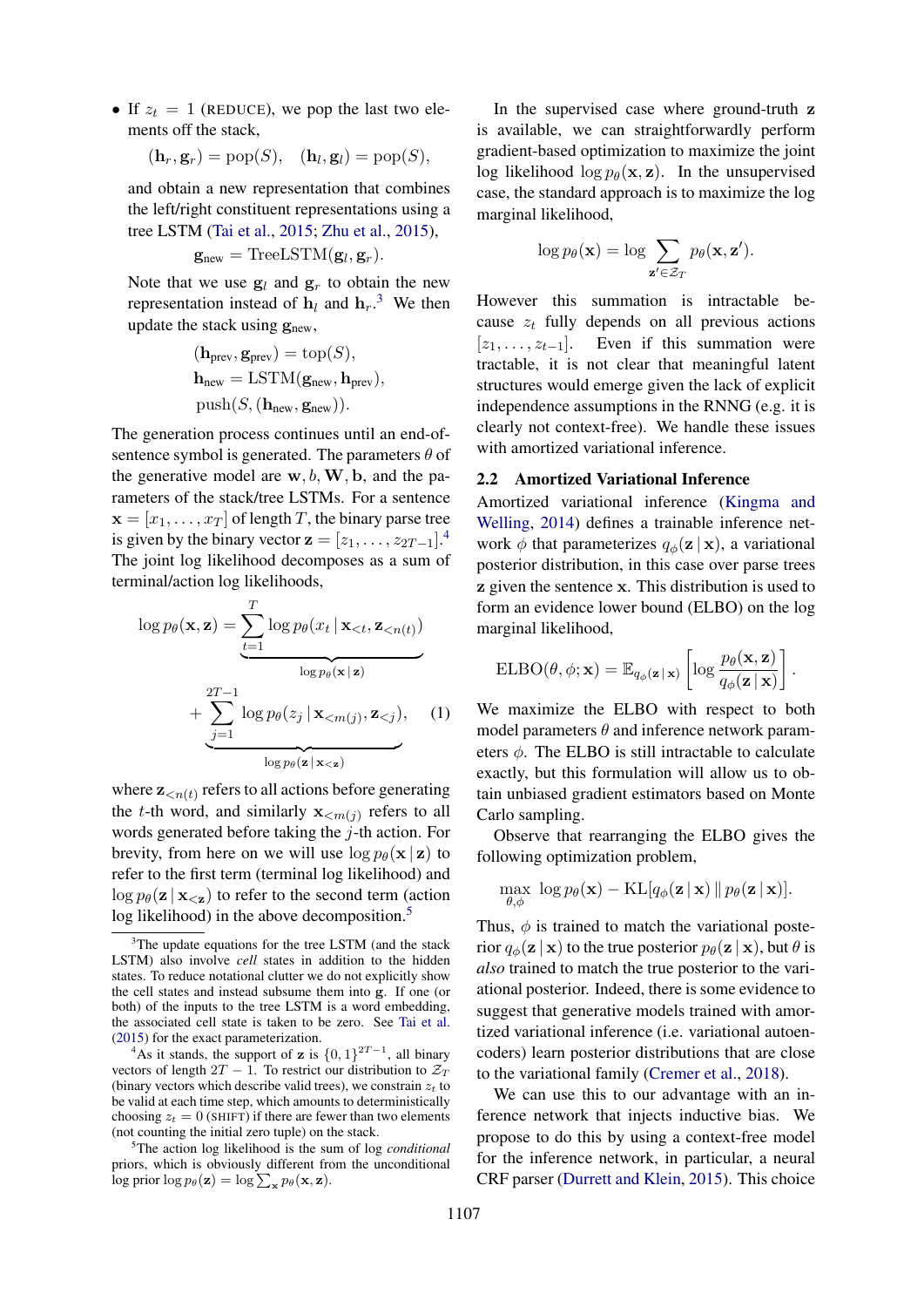can seen as a form of posterior regularization that limits posterior flexibility of the overly powerful RNNG generative model.<sup>6,7</sup>

The parameterization of span scores is similar to recent works (Wang and Chang, 2016; Stern et al., 2017; Kitaev and Klein, 2018): we add position embeddings to word embeddings and run a bidirectional LSTM over the input representations to obtain the forward  $[\overrightarrow{\mathbf{h}}_1, ..., \overrightarrow{\mathbf{h}}_T]$  and backward  $[\mathbf{\overline{h}}_1, \dots, \mathbf{\overline{h}}_T]$  hidden states. The score  $s_{ij} \in \mathbb{R}$ for a constituent spanning  $x_i$  to  $x_j$  is given by,

$$
s_{ij} = \text{MLP}([\overrightarrow{\mathbf{h}}_{j+1} - \overrightarrow{\mathbf{h}}_i; \overleftarrow{\mathbf{h}}_{i-1} - \overleftarrow{\mathbf{h}}_j]).
$$

Letting B be the binary matrix representation of a tree ( $B_{ij} = 1$  means there is a constituent spanning  $x_i$  and  $x_j$ ), the CRF parser defines a distribution over binary trees via the Gibbs distribution,

$$
q_{\phi}(\mathbf{B} \mid \mathbf{x}) = \frac{1}{Z_T(\mathbf{x})} \exp \Big( \sum_{i \leq j} \mathbf{B}_{ij} s_{ij} \Big),\,
$$

where  $Z_T(\mathbf{x})$  is the partition function,

$$
Z_T(\mathbf{x}) = \sum_{\mathbf{B}' \in \mathcal{B}_T} \exp\Big(\sum_{i \leq j} \mathbf{B}'_{ij} s_{ij}\Big),\,
$$

and  $\phi$  denotes the parameters of the inference network (i.e. the bidirectional LSTM and the MLP). Calculating  $Z_T(\mathbf{x})$  requires a summation over an exponentially-sized set  $\mathcal{B}_T \subset \{0,1\}^{T \times T}$ , the set of all binary trees over a length  $T$  sequence. However we can perform the summation in  $O(T^3)$  using the inside algorithm (Baker, 1979), shown in

|  | <b>Algorithm 1</b> Inside algorithm for calculating $Z_T(\mathbf{x})$ |  |  |  |
|--|-----------------------------------------------------------------------|--|--|--|
|--|-----------------------------------------------------------------------|--|--|--|

|    | 1: <b>procedure</b> $INSIDE(s)$                                            | $\triangleright$ scores $s_{ij}$ for $i \leq j$              |
|----|----------------------------------------------------------------------------|--------------------------------------------------------------|
| 2: | for $i := 1$ to T do                                                       | $\triangleright$ length-1 spans                              |
| 3: | $\beta[i, i] = s_{ii}$                                                     |                                                              |
| 4: | for $\ell := 1$ to $T - 1$ do                                              | $\triangleright$ span length                                 |
| 5: | for $i := 1$ to $T - \ell$ do                                              | $\triangleright$ span start                                  |
| 6: | $i = i + \ell$                                                             | $\triangleright$ span end                                    |
| 7: | $\beta[i,j] = \sum_{k=i}^{j-1} s_{ij} \cdot \beta[i,k] \cdot \beta[k+1,j]$ |                                                              |
| 8: | <b>return</b> $\beta$ [1, T]                                               | $\triangleright$ return partition function $Z_T(\mathbf{x})$ |

Algorithm 1. This computation is itself differentiable and amenable to gradient-based optimization. Finally, letting  $f : \mathcal{B}_T \to \mathcal{Z}_T$  be the bijection between the binary tree matrix representation and a sequence of SHIFT/REDUCE actions, the inference network defines a distribution over  $\mathcal{Z}_T$  via  $q_{\phi}(\mathbf{z} \mid \mathbf{x}) \triangleq q_{\phi}(f^{-1}(\mathbf{z}) \mid \mathbf{x}).$ 

# 2.3 Optimization

For optimization, we use the following variant of the ELBO,

$$
\mathbb{E}_{q_{\phi}(\mathbf{z} \,|\, \mathbf{x})}[\log p_{\theta}(\mathbf{x}, \mathbf{z})] + \mathbb{H}[q_{\phi}(\mathbf{z} \,|\, \mathbf{x})],
$$

where  $\mathbb{H}[q_{\phi}(\mathbf{z} \mid \mathbf{x})] = \mathbb{E}_{q_{\phi}(\mathbf{z} \mid \mathbf{x})}[-\log q_{\phi}(\mathbf{z} \mid \mathbf{x})]$  is the entropy of the variational posterior. A Monte Carlo estimate for the gradient with respect to  $\theta$  is

$$
\nabla_{\theta} \text{ELBO}(\theta, \phi; \mathbf{x}) \approx \frac{1}{K} \sum_{k=1}^{K} \nabla_{\theta} \log p_{\theta}(\mathbf{x}, \mathbf{z}^{(k)}),
$$

with samples  $\mathbf{z}^{(1)}, \dots, \mathbf{z}^{(K)}$  from  $q_{\phi}(\mathbf{z} | \mathbf{x})$ . Sampling uses the intermediate values calculated during the inside algorithm to sample split points recursively (Goodman, 1998; Finkel et al., 2006), as shown in Algorithm 2. The gradient with respect to  $\phi$  involves two parts. The entropy term  $\mathbb{H}[q_\phi(\mathbf{z} \mid \mathbf{x})]$  can be calculated exactly in  $O(T^3)$ , again using the intermediate values from the inside algorithm (see Algorithm  $3$ ).<sup>8</sup> Since each step of this dynamic program is differentiable, we can obtain the gradient  $\nabla_{\phi} \mathbb{H}[q_{\phi}(\mathbf{z} \mid \mathbf{x})]$  using automatic differentation. $9$  An estimator for the gradient with respect to  $\mathbb{E}_{q_{\phi}(\mathbf{z}|\mathbf{x})}[\log p_{\theta}(\mathbf{x}, \mathbf{z})]$  is obtained via the score function gradient estimator (Glynn, 1987; Williams, 1992),

$$
\nabla_{\phi} \mathbb{E}_{q_{\phi}(\mathbf{z} \mid \mathbf{x})} [\log p_{\theta}(\mathbf{x}, \mathbf{z})] \n= \mathbb{E}_{q_{\phi}(\mathbf{z} \mid \mathbf{x})} [\log p_{\theta}(\mathbf{x}, \mathbf{z}) \nabla_{\phi} \log q_{\phi}(\mathbf{z} \mid \mathbf{x})] \n\approx \frac{1}{K} \sum_{k=1}^{K} \log p_{\theta}(\mathbf{x}, \mathbf{z}^{(k)}) \nabla_{\phi} \log q_{\phi}(\mathbf{z}^{(k)} \mid \mathbf{x}).
$$

<sup>&</sup>lt;sup>6</sup>While it has a similar goal, this formulation differs the from posterior regularization as formulated by Ganchev et al. (2010), which constrains the distributional family via linear constraints on posterior expectations. In our case, the conditional independence assumptions in the CRF lead to a *curved* exponential family where the vector of natural parameters has fewer dimensions than the vector of sufficient statistics of the full exponential family. This curved exponential family is a subset of the marginal polytope of the full exponential family, but it is an intersection of both linear and nonlinear manifolds, and therefore cannot be characterized through linear constraints over posterior expectations.

 $7$ In preliminary experiments, we also attempted to learn latent trees with a transition-based parser (which does not make explicit independence assumptions) that looks at the entire sentence. However we found that under this setup, the inference network degenerated into a local minimum whereby it always generated left-branching trees despite various optimization strategies. Williams et al. (2018) observe a similar phenomenon in the context of learning latent trees for classification tasks. However Li et al. (2019) find that it is possible use a transition-based parser as the inference network for dependency grammar induction, if the inference network is constrained via posterior regularization (Ganchev et al., 2010) based on universal syntactic rules (Naseem et al., 2010).

<sup>&</sup>lt;sup>8</sup>We adapt the algorithm for calculating tree entropy in PCFGs from Hwa (2000) to the CRF case.

 $\sqrt[9]{\nabla_{\phi} \mathbb{H}[q_{\phi}(\mathbf{z} \mid \mathbf{x})]}$  can also be computed using the insideoutside algorithm and a second-order expectation semiring (Li and Eisner, 2009), which has the same asymptotic runtime complexity but generally better constants.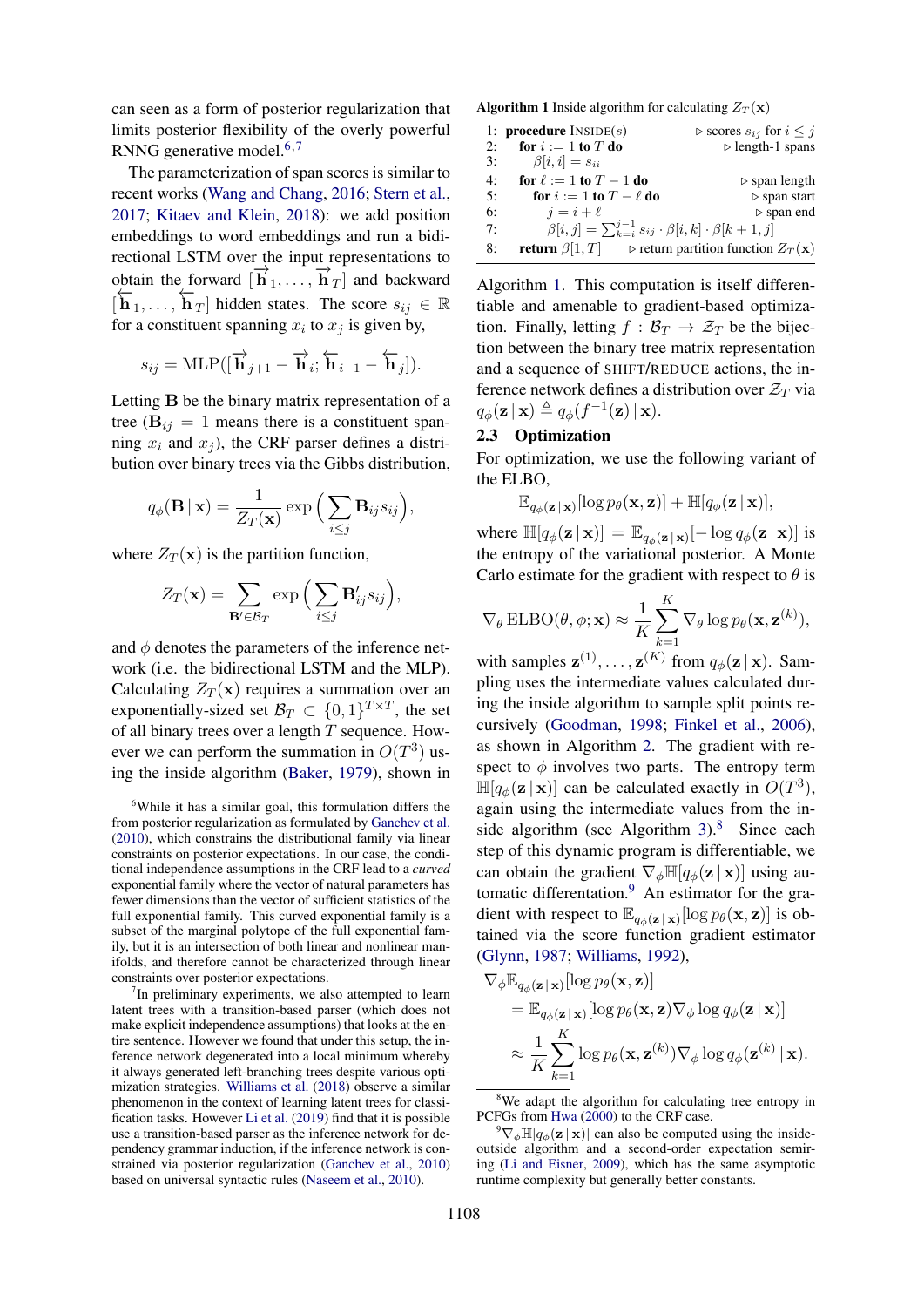**Algorithm 2** Top-down sampling a tree from  $q_{\phi}(\mathbf{z} | \mathbf{x})$ 

1: **procedure**  $SAMPLE(\beta) \Rightarrow \beta$  from running INSIDE(s) 2:  $\mathbf{B} = \mathbf{0}$   $\triangleright$  binary matrix representation of tree<br>3:  $Q = [(1, T)]$   $\triangleright$  queue of constituents 3:  $Q = [(1, T)]$   $\triangleright$  queue of constituents<br>4: **while** Q is not empty **do** 4: while Q is not empty do<br>5:  $(i, j) = \text{pop}(Q)$  $(i, j) = \text{pop}(Q)$ 6:  $\tau = \sum_{k=i}^{j-1} \beta[i, k] \cdot \beta[k+1, j]$ 7: **for**  $k := i$  to  $j - 1$  **do**  $\triangleright$  get distribution over splits 8:  $w_k = (\beta[i, k] \cdot \beta[k + 1, j]) / \tau$ 9:  $k \sim \text{Cat}([w_i, \ldots, w_{j-1}])$  > sample a split point<br>10:  $\mathbf{B}_{i,k} = 1, \mathbf{B}_{k+1,i} = 1$  > update **B**  $\triangleright$  **update <b>B** 11: **if**  $k > i$  **then**  $\triangleright$  if left child has width  $> 1$ 12:  $\text{push}(Q, (i, k))$   $\rightarrow$  add to queue 13: **if**  $k + 1 < j$  then  $\triangleright$  if right child has width  $> 1$ 14:  $push(Q, (k + 1, j))$   $\rightarrow$  add to queue 15:  $\mathbf{z} = f(\mathbf{B}) \Rightarrow f : \mathcal{B}_T \to \mathcal{Z}_T$  maps matrix representation of tree to sequence of actions. 16: return z

The above estimator is unbiased but typically suffers from high variance. To reduce variance, we use a control variate derived from an average of the other samples' joint likelihoods (Mnih and Rezende, 2016), yielding the following estimator,

$$
\frac{1}{K}\sum_{k=1}^K (\log p_\theta(\mathbf{x}, \mathbf{z}^{(k)}) - r^{(k)}) \nabla_\phi \log q_\phi(\mathbf{z}^{(k)} | \mathbf{x}),
$$

where  $r^{(k)} = \frac{1}{K-1} \sum_{j \neq k} \log p_{\theta}(\mathbf{x}, \mathbf{z}^{(j)})$ . This control variate worked better than alternatives such as estimates of baselines from an auxiliary network (Mnih and Gregor, 2014; Deng et al., 2018) or a language model (Yin et al., 2018).

### 3 Experimental Setup

# 3.1 Data

For English we use the Penn Treebank (Marcus et al., 1993, PTB) with splits and preprocessing from Dyer et al. (2016) which retains punctuation and replaces singleton words with Berkeley parser's mapping rules, resulting in a vocabulary of  $23,815$  word types.<sup>10</sup> Notably this is much larger than the standard PTB LM setup from Mikolov et al.  $(2010)$  which uses 10K types.<sup>11</sup> Also different from the LM setup, we model each sentence separately instead of carrying information across sentence boundaries, as the RNNG is a generative model of sentences. Hence our perplexity numbers are not comparable to the PTB LM results (Melis et al., 2018; Merity et al., 2018; Yang et al., 2018).

Since the PTB is rather small, and since the URNNG does not require annotation, we also test our approach on a subset of the one billion word

**Algorithm 3** Calculating the tree entropy  $\mathbb{H}[q_{\phi}(\mathbf{z} | \mathbf{x})]$ 

|     | 1: <b>procedure</b> $ENTROPY(\beta)$                      | $\triangleright$ $\beta$ from running INSIDE(s)                                                              |
|-----|-----------------------------------------------------------|--------------------------------------------------------------------------------------------------------------|
| 2:  | for $i := 1$ to T do                                      | $\triangleright$ initialize entropy table                                                                    |
| 3:  | $H[i, i] = 0$                                             |                                                                                                              |
| 4:  | for $l := 1$ to $T - 1$ do                                | $\triangleright$ span length                                                                                 |
| 5:  | for $i := 1$ to $T - l$ do                                | $\triangleright$ span start                                                                                  |
| 6:  | $i=i+l$                                                   | $\triangleright$ span end                                                                                    |
| 7:  | $\tau = \sum_{u=i}^{j-1} \beta[i, u] \cdot \beta[u+1, j]$ |                                                                                                              |
| 8:  | for $u := i$ to $i - 1$ do                                |                                                                                                              |
| 9:  | $w_u = (\beta[i, u] \cdot \beta[u + 1, j]) / \tau$        |                                                                                                              |
| 10: |                                                           | $H[i, j] = \sum_{u=i}^{j-1} (H[i, u] + H[u + 1, j])$                                                         |
| 11: | $-\log w_u \cdot w_u$                                     |                                                                                                              |
| 12: |                                                           | <b>return</b> $H[1, T]$ $\triangleright$ return tree entropy $\mathbb{H}[q_{\phi}(\mathbf{z}   \mathbf{x})]$ |

corpus (Chelba et al., 2013). We randomly sample 1M sentences for training and 2K sentences for validation/test, and limit the vocabulary to 30K word types. While still a subset of the full corpus (which has 30M sentences), this dataset is two orders of magnitude larger than PTB. Experiments on Chinese utilize version 5.1 of the Chinese Penn Treebank (CTB) (Xue et al., 2005), with the same splits as in Chen and Manning (2014). Singleton words are replaced with a single  $\langle$ UNK $\rangle$  token, resulting in a vocabulary of 17,489 word types.

## 3.2 Training and Hyperparameters

The stack LSTM has two layers with input/hidden size equal to 650 and dropout of 0.5. The tree LSTM also has 650 units. The inference network uses a one-layer bidirectional LSTM with 256 hidden units, and the MLP (to produce span scores  $s_{ij}$  for  $i \leq j$ ) has a single hidden layer with a ReLU nonlinearity followed by layer normalization (Ba et al., 2016) and dropout of 0.5. We share word embeddings between the generative model and the inference network, and also tie weights between the input/output word embeddings (Press and Wolf, 2016).

Optimization of the model itself required standard techniques for avoiding posterior collapse in VAEs.<sup>12</sup> We warm-up the ELBO objective by linearly annealing (per batch) the weight on the conditional prior  $\log p_{\theta}(\mathbf{z} | \mathbf{x}_{\leq \mathbf{z}})$  and the entropy  $\mathbb{H}[q_{\phi}(\mathbf{z} \mid \mathbf{x})]$  from 0 to 1 over the first two epochs (see equation (1) for definition of  $\log p_\theta(\mathbf{z} | \mathbf{x}_{\leq \mathbf{z}})$ ). This is analogous to KL-annealing in VAEs with continuous latent variables (Bowman et al., 2016; Sønderby et al., 2016). We train for 18 epochs (enough for convergence for all models) with a batch size of 16 and  $K = 8$  samples for the Monte Carlo gradient estimators. The generative model is optimized with SGD with learning rate equal to 1,

<sup>10</sup>https://github.com/clab/rnng

 $11$ Both versions of the PTB data can be obtained from http: //demo.clab.cs.cmu.edu/cdyer/ptb-lm.tar.gz.

<sup>&</sup>lt;sup>12</sup>Posterior collapse in our context means that  $q_{\phi}(\mathbf{z} | \mathbf{x})$  always produced trivial (always left or right branching) trees.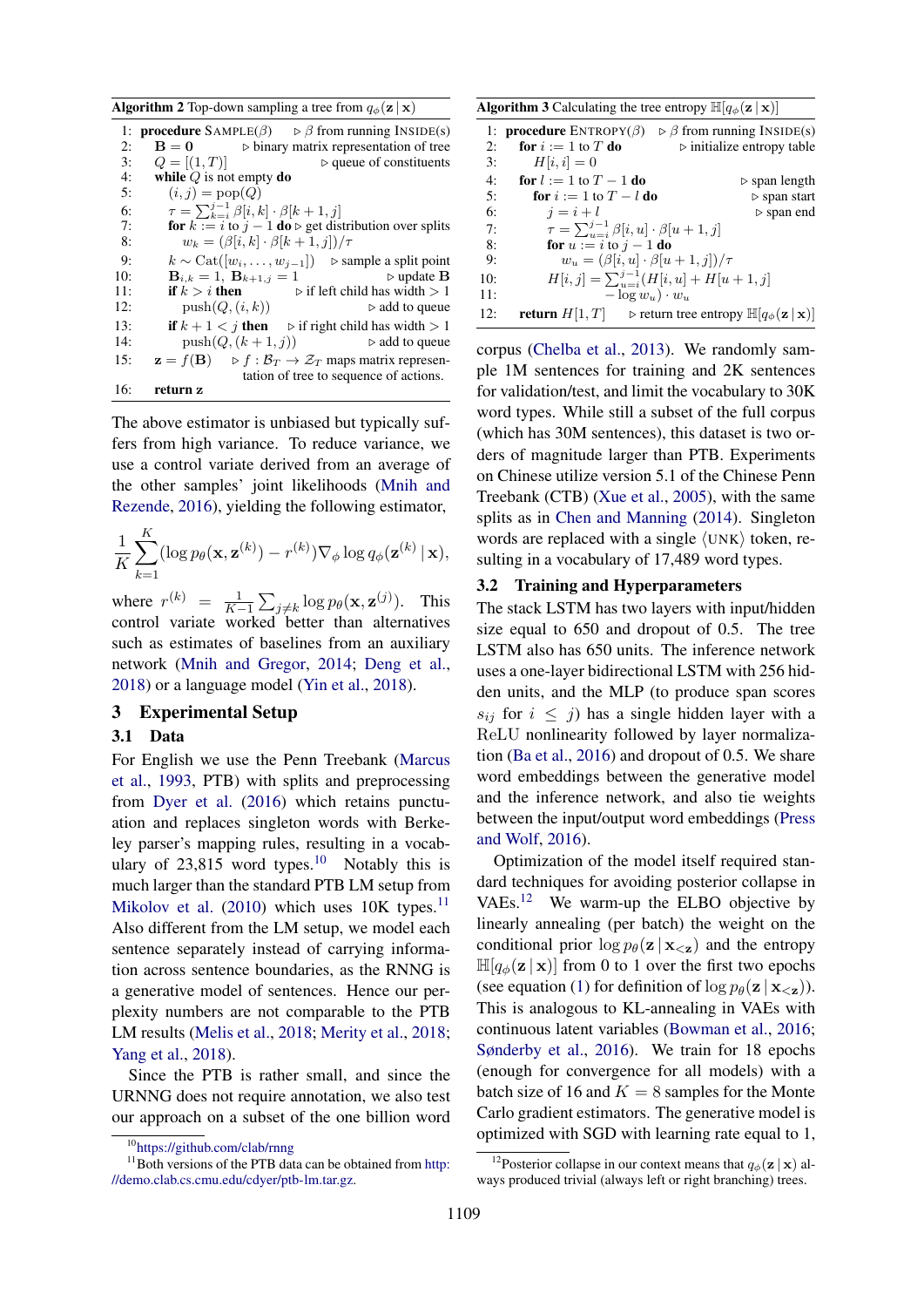except for the affine layer that produces a distribution over the actions, which has learning rate 0.1. Gradients of the generative model are clipped at 5. The inference network is optimized with Adam (Kingma and Ba, 2015) with learning rate 0.0001,  $\beta_1 = 0.9, \beta_2 = 0.999$ , and gradient clipping at 1. As Adam converges significantly faster than SGD (even with a much lower learning rate), we stop training the inference network after the first two epochs. Initial model parameters are sampled from  $\mathcal{U}[-0.1, 0.1]$ . The learning rate starts decaying by a factor of 2 each epoch after the first epoch at which validation performance does not improve, but this learning rate decay is not triggered for the first eight epochs to ensure adequate training. We use the same hyperparameters/training setup for both PTB and CTB. For experiments on (the subset of) the one billion word corpus, we use a smaller dropout rate of 0.1. The baseline RNNLM also uses the smaller dropout rate.

All models are trained with an end-of-sentence token, but for perplexity calculation these tokens are not counted to be comparable to prior work (Dyer et al., 2016; Kuncoro et al., 2017; Buys and Blunsom, 2018). To be more precise, the inference network does not make use of the end-of-sentence token to produce parse trees, but the generative model is trained to generate the end-of-sentence token after the final REDUCE operation.

#### 3.3 Baselines

We compare the unsupervised RNNG (URNNG) against several baselines: (1) RNNLM, a standard RNN language model whose size is the same as URNNG's stack LSTM; (2) Parsing Reading Predict Network (PRPN) (Shen et al., 2018), a neural language model that uses gated attention layers to embed soft tree-like structures into a neural network (and among the current state-of-the-art in grammar induction from words on the full corpus); (3) RNNG with trivial trees (left branching, right branching, random); (4) supervised RNNG trained on unlabeled, binarized gold trees. $13$  Note that the supervised RNNG also trains a discriminative parser  $q_{\phi}(\mathbf{z} | \mathbf{x})$  (alongside the generative model  $p_{\theta}(\mathbf{x}, \mathbf{z})$  in order to sample parse forests for perplexity evaluation (i.e. importance sampling). This discriminative parser has the same ar-

|                              | <b>PTB</b> |             | CTB.  |         |
|------------------------------|------------|-------------|-------|---------|
| Model                        | PPL.       | $F_{\rm 1}$ | PPL.  | $F_{1}$ |
| <b>RNNLM</b>                 | 93.2       |             | 201.3 |         |
| PRPN (default)               | 126.2      | 32.9        | 290.9 | 32.9    |
| PRPN (tuned)                 | 96.7       | 41.2.       | 216.0 | 36.1    |
| <b>Left Branching Trees</b>  | 100.9      | 10.3        | 223.6 | 12.4    |
| <b>Right Branching Trees</b> | 93.3       | 34.8        | 203.5 | 20.6    |
| Random Trees                 | 113.2      | 17.0        | 209.1 | 17.4    |
| <b>URNNG</b>                 | 90.6       | 40.7        | 195.7 | 29.1    |
| <b>RNNG</b>                  | 88.7       | 68.1        | 193.1 | 52.3    |
| $RNNG \rightarrow URNNG$     | 85.9       | 67.7        | 181.1 | 51.9    |
| <b>Oracle Binary Trees</b>   |            | 82.5        |       | 88.6    |

Table 1: Language modeling perplexity (PPL) and grammar induction  $F_1$  scores on English (PTB) and Chinese (CTB) for the different models. Note that our PTB setup from Dyer et al. (2016) differs considerably from the usual language modeling setup (Mikolov et al., 2010) since we model each sentence independently and use a much larger vocabulary (see  $\S 3.1$ ).

chitecture as URNNG's inference network. For all models, we perform early stopping based on validation perplexity.

# 4 Results and Discussion

# 4.1 Language Modeling

Table 1 shows perplexity for the different models on PTB/CTB. As a language model URNNG outperforms an RNNLM and is competitive with the supervised RNNG. $<sup>14</sup>$  The left branching baseline</sup> performs poorly, implying that the strong performance of URNNG/RNNG is not simply due to the additional depth afforded by the tree LSTM composition function (a left branching tree, which always performs REDUCE when possible, is the "deepest" model). The right branching baseline is essentially equivalent to an RNNLM and hence performs similarly. We found PRPN with default hyperparameters (which obtains a perplexity of 62.0 in the PTB setup from Mikolov et al. (2010)) to not perform well, but tuning hyperparameters improves performance.<sup>15</sup> The supervised RNNG performs well as a language model, despite being trained on the joint (rather than marginal) likelihood objective.<sup>16</sup> This indicates that explicit

<sup>13</sup>We use right branching binarization—Matsuzaki et al. (2005) find that differences between various binarization schemes have marginal impact. Our supervised RNNG therefore differs the original RNNG, which trains on nonbinarized trees and does not ignore constituent labels.

<sup>&</sup>lt;sup>14</sup>For RNNG and URNNG we estimate the log marginal likelihood (and hence, perplexity) with  $K = 1000$  importance-weighted samples,  $\log p_\theta(\mathbf{x}) \approx$  $\log\left(\frac{1}{K}\sum_{k=1}^K \frac{\log p(\mathbf{x},\mathbf{z}^{(k)})}{q_{\phi}(\mathbf{z}^{(k)}|\mathbf{x})}\right)$  $\frac{\log p(\mathbf{x}, \mathbf{z}^{(k)})}{q_{\phi}(\mathbf{z}^{(k)} | \mathbf{x})}$ . During evaluation only, we also flatten  $q_{\phi}(\mathbf{z} | \mathbf{x})$  by dividing span scores  $s_{ij}$  by a temperature term 2.0 before feeding it to the CRF.

<sup>15</sup>Using the code from https://github.com/yikangshen/ PRPN, we tuned model size, initialization, dropout, learning rate, and use of batch normalization.

<sup>&</sup>lt;sup>16</sup>RNNG is trained to maximize  $\log p_\theta(\mathbf{x}, \mathbf{z})$  while URNNG is trained to maximize (a lower bound on) the language modeling objective  $\log p_\theta(\mathbf{x})$ .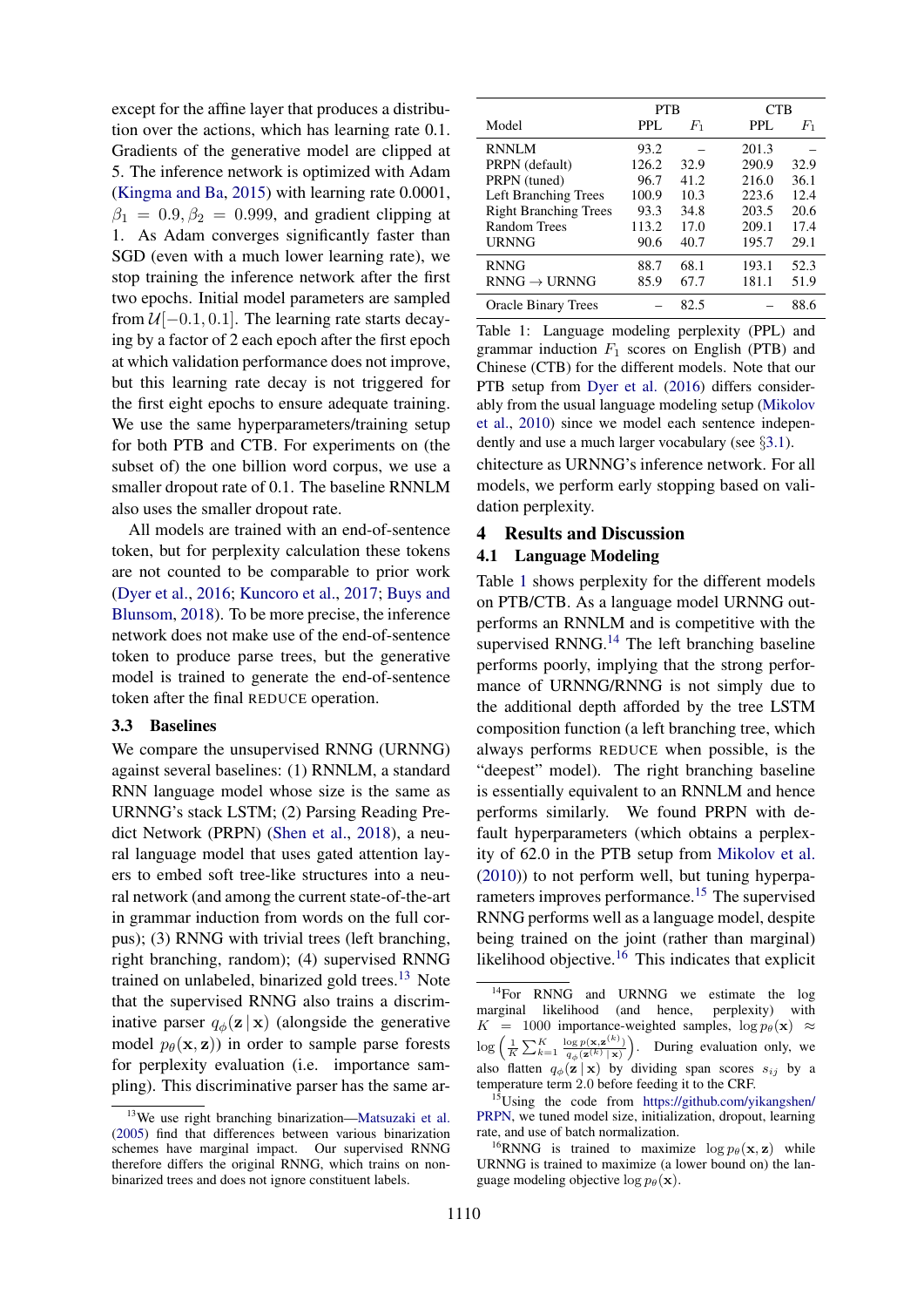

Figure 2: Perplexity of the different models grouped by sentence length on PTB.

modeling of syntax helps generalization even with richly-parameterized neural models. Encouraged by these observations, we also experiment with a hybrid approach where we train a supervised RNNG first and continue fine-tuning the model (including the inference network) on the URNNG objective (RNNG  $\rightarrow$  URNNG in Table 1).<sup>17</sup> This approach results in nontrivial perplexity improvements, and suggests that it is potentially possible to improve language models with supervision on parsed data. In Figure 2 we show perplexity by sentence length. We find that a standard language model (RNNLM) is better at modeling short sentences, but underperforms models that explicitly take into account structure (RNNG/URNNG) when the sentence length is greater than 10. Table 2 (top) compares our results against prior work on this version of the PTB, and Table 2 (bottom) shows the results on a 1M sentence subset of the one billion word corpus, which is two orders of magnitude larger than PTB. On this larger dataset URNNG still improves upon the RNNLM. We also trained an RNNG (and RNNG  $\rightarrow$  URNNG) on this dataset by parsing the training set with the self-attentive parser from Kitaev and Klein  $(2018).<sup>18</sup>$  These models improve upon the RNNLM but not the URNNG, potentially highlighting the limitations of using predicted trees for supervising RNNGs.

#### 4.2 Grammar Induction

Table 1 also shows the  $F_1$  scores for grammar induction. Note that we induce latent trees directly from words on the full dataset.<sup>19</sup> For RNNG/URNNG we obtain the highest scoring

| <b>PTB</b>                                      | PPL.       |
|-------------------------------------------------|------------|
| KN 5-gram (Dyer et al., $2016$ )                | 169.3      |
| RNNLM (Dyer et al., 2016)                       | 113.4      |
| Original RNNG (Dyer et al., 2016)               | 102.4      |
| Stack-only RNNG (Kuncoro et al., 2017)          | 101.2      |
| Gated-Attention RNNG (Kuncoro et al., 2017)     | 100.9      |
| Generative Dep. Parser (Buys and Blunsom, 2015) | 138.6      |
| RNNLM (Buys and Blunsom, 2018)                  | 100.7      |
| Sup. Syntactic NLM (Buys and Blunsom, 2018)     | 107.6      |
| Unsup. Syntactic NLM (Buys and Blunsom, 2018)   | 125.2      |
| PRPN <sup>†</sup> (Shen et al., 2018)           | 96.7       |
| This work:                                      |            |
| <b>RNNLM</b>                                    | 93.2       |
| <b>URNNG</b>                                    | 90.6       |
| <b>RNNG</b>                                     | 88.7       |
| $RNNG \rightarrow URNNG$                        | 85.9       |
| 1M Sentences                                    | <b>PPL</b> |
| $PRPN^{\dagger}$ (Shen et al., 2018)            | 77.7       |
| <b>RNNLM</b>                                    | 77.4       |
| URNNG                                           | 71.8       |
| $RNNG^{\ddagger}$                               | 72.9       |
| $RNNG^{\ddagger} \rightarrow URNNG$             | 72.0       |

Table 2: (Top) Comparison of this work as a language model against prior works on sentence-level PTB with preprocessing from Dyer et al. (2016). Note that previous versions of RNNG differ from ours in terms of parameterization and model size. (Bottom) Results on a subset (1M sentences) of the one billion word corpus.  $PRPN^{\dagger}$  is the model from Shen et al. (2018), whose hyperparameters were tuned by us. RNNG<sup>‡</sup> is trained on predicted parse trees from Kitaev and Klein (2018).

tree from  $q_{\phi}(\mathbf{z} | \mathbf{x})$  through the Viterbi inside (i.e. CKY) algorithm. We calculate unlabeled  $F_1$  using evalb, which ignores punctuation and discards trivial spans (width-one and sentence spans). $^{20}$ Since we compare  $F_1$  against the original, nonbinarized trees (per convention),  $F_1$  scores of models using oracle binarized trees constitute the upper bounds.

We confirm the replication study of Htut et al. (2018) and find that PRPN is a strong model for grammar induction. URNNG performs on par with PRPN on English but PRPN does better on Chinese; both outperform right branching baselines. Table 3 further analyzes the learned trees and shows the  $F_1$  score of URNNG trees against

 $17$ We fine-tune for 10 epochs and use a smaller learning rate of 0.1 for the generative model.

 $18$ To parse the training set we use the benepar en2 model from https://github.com/nikitakit/self-attentive-parser, which obtains an  $F_1$  score of 95.17 on the PTB test set.

<sup>&</sup>lt;sup>19</sup>Past work on grammar induction usually train/evaluate on short sentences and also assume access to gold POS tags (Klein and Manning, 2002; Smith and Eisner, 2004; Bod, 2006). However more recent works do train directly words (Jin et al., 2018; Shen et al., 2018; Drozdov et al., 2019).

<sup>&</sup>lt;sup>20</sup>Available at https://nlp.cs.nyu.edu/evalb/. We evaluate with COLLINS.prm parameter file and LABELED option equal to 0. We observe that the setup for grammar induction varies widely across different papers: lexicalized vs. unlexicalized; use of punctuation vs. not; separation of train/test sets; counting sentence-level spans for evaluation vs. ignoring them; use of additional data; length cutoff for training/evaluation; corpus-level  $F_1$  vs. sentence-level  $F_1$ ; and, more. In our survey of twenty or so papers, almost no two papers were identical in their setup. Such variation makes it difficult to meaningfully compare models across papers. Hence, we report grammar induction results mainly for the models and baselines considered in the present work.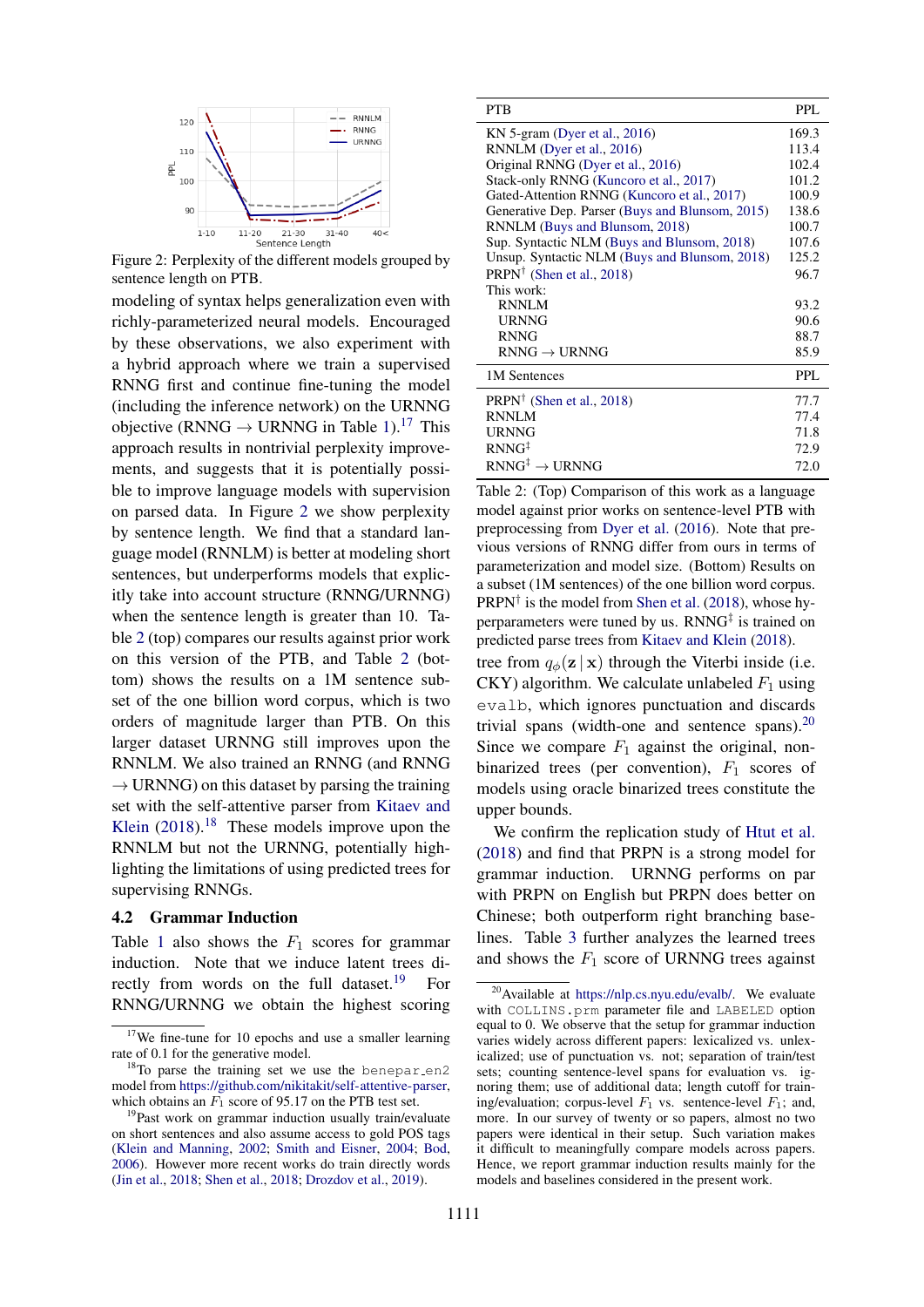| Tree        | <b>PTB</b> | CTB  | Label       | <b>URNNG</b> | <b>PRPN</b> |
|-------------|------------|------|-------------|--------------|-------------|
| Gold        | 40.7       | 29.1 | <b>SBAR</b> | 74.8%        | 28.9%       |
| Left        | 9.2        | 8.4  | <b>NP</b>   | 39.5%        | 63.9%       |
| Right       | 68.3       | 51.2 | VP          | 76.6%        | 27.3%       |
| Self        | 92.3       | 87.3 | PP          | 55.8%        | 55.1%       |
| <b>RNNG</b> | 55.4       | 47.1 | <b>ADJP</b> | 33.9%        | 42.5%       |
| <b>PRPN</b> | 41.0       | 47.2 | <b>ADVP</b> | 50.4%        | 45.1\%      |

Table 3: (Left)  $F_1$  scores of URNNG against other trees. "Self" refers to another URNNG trained with a different random seed. (Right) Recall of constituents by label for URNNG and PRPN. Recall for a particular label is the fraction of ground truth constituents of that label that were identified by the model.

|                                                       | $H_1$ | $+PP$ |
|-------------------------------------------------------|-------|-------|
| $PRPN-UP^{\ddagger}$                                  | 39.8  | 45.4  |
| PRPN-LM <sup>‡</sup>                                  | 42.8  | 42.4  |
| ON-LSTM <sup><math>‡</math></sup> (Shen et al., 2019) | 49.4  |       |
| DIORA <sup>‡</sup> (Drozdov et al., 2019)             | 49.6  | 56.2  |
| PRPN (tuned)                                          | 49.0  | 49.9  |
| <b>URNNG</b>                                          | 52.4  | 52.4  |

Table 4: PTB  $F_1$  scores using the same evaluation setup as Drozdov et al. (2019), which evaluates against binarized trees, counts punctuation and trivial spans, and uses sentence-level  $F_1$ . +PP indicates a postprocessing heuristic which directly attaches trailing punctuation to the root. This does not change URNNG results since it learns to do so anyway. Results with  $\ddot{+}$ are copied from Table 1 of Drozdov et al. (2019).

other trees (left), and the recall of URNNG/PRPN trees against ground truth constituents (right). We find that trees induced by URNNG and PRPN are quite different; URNNG is more sensitive to SBAR and VP, while PRPN is better at identifying NP. While left as future work, this naturally suggests a hybrid approach wherein the intersection of constituents from URNNG and PRPN is used to create a corpus of partially annotated trees, which can be used to guide another model, e.g. via posterior regularization (Ganchev et al., 2010) or semisupervision (Hwa, 1999). Finally, Table 4 compares our results using the same evaluation setup as in Drozdov et al. (2019), which differs considerably from our setup.

#### 4.3 Distributional Metrics

Table 5 shows some standard metrics related to the learned generative model/inference network. The "reconstruction" perplexity based on  $\mathbb{E}_{q_{\phi}(\mathbf{z} \mid \mathbf{x})}[\log p_{\theta}(\mathbf{x} \mid \mathbf{z})]$  is much lower than regular perplexity, and further, the Kullback-Leibler divergence between the conditional prior and the variational posterior, given by

$$
\mathbb{E}_{q_{\phi}(\mathbf{z}|\mathbf{x})}\left[\log\frac{q_{\phi}(\mathbf{z}|\mathbf{x})}{p_{\theta}(\mathbf{z}|\mathbf{x}_{<\mathbf{z}})}\right],
$$

|               | <b>PTB</b>  |              | <b>CTB</b>  |              |
|---------------|-------------|--------------|-------------|--------------|
|               | <b>RNNG</b> | <b>URNNG</b> | <b>RNNG</b> | <b>URNNG</b> |
| PPL.          | 88.7        | 90.6         | 193.1       | 195.7        |
| Recon. PPL    | 74.6        | 73.4         | 183.4       | 151.9        |
| KL.           | 7.10        | 6.13         | 11.11       | 8.91         |
| Prior Entropy | 7.65        | 9.61         | 9.48        | 15.13        |
| Post. Entropy | 1.56        | 2.28         | 6.23        | 5.75         |
| Unif. Entropy | 26.07       | 26.07        | 30.17       | 30.17        |

Table 5: Metrics related to the generative model/inference network for RNNG/URNNG. For the supervised RNNG we take the "inference network" to be the discriminative parser trained alongside the generative model (see §3.3). Recon. PPL is the reconstruction perplexity based on  $\mathbb{E}_{q_{\phi}(\mathbf{z} \mid \mathbf{x})}[\log p_{\theta}(\mathbf{x} \mid \mathbf{z})]$ , and KL is the Kullback-Leibler divergence. Prior entropy is the entropy of the conditional prior  $p_{\theta}(\mathbf{z} | \mathbf{x}_{\leq \mathbf{z}})$ , and uniform entropy is the entropy of the uniform distribution over binary trees.

is highly nonzero. (See equation (1) for definitions of  $\log p_{\theta}(\mathbf{x} | \mathbf{z})$  and  $\log p_{\theta}(\mathbf{z} | \mathbf{x}_{\leq \mathbf{z}})$ . This indicates that the latent space is being used in a meaningful way and that there is no posterior collapse (Bowman et al., 2016). As expected, the entropy of the variational posterior is much lower than the entropy of the conditional prior, but there is still some uncertainty in the posterior.

#### 4.4 Syntactic Evaluation

We perform a syntactic evaluation of the different models based on the setup from Marvin and Linzen (2018): the model is given two minimally different sentences, one grammatical and one ungrammatical, and must identify the grammatical sentence by assigning it higher probability.<sup>21</sup> Table 6 shows the accuracy results. Overall the supervised RNNG significantly outperforms the other models, indicating opportunities for further work in unsupervised modeling. While the URNNG does slightly outperform an RNNLM, the distribution of errors made from both models are similar, and thus it is not clear whether the outperformance is simply due to better perplexity or learning different structural biases.

#### 4.5 Limitations

There are several limitations to our approach. For one, the URNNG takes considerably more time/memory to train than a standard language model due to the  $O(T^3)$  dynamic program in the inference network, multiple samples to obtain low-variance gradient estimators, and dynamic computation graphs that make efficient batching

<sup>21</sup>We modify the publicly available dataset from https:// github.com/BeckyMarvin/LM syneval to only keep sentence pairs that did not have any unknown words with respect to our vocabulary, resulting in 80K sentence pairs for evaluation.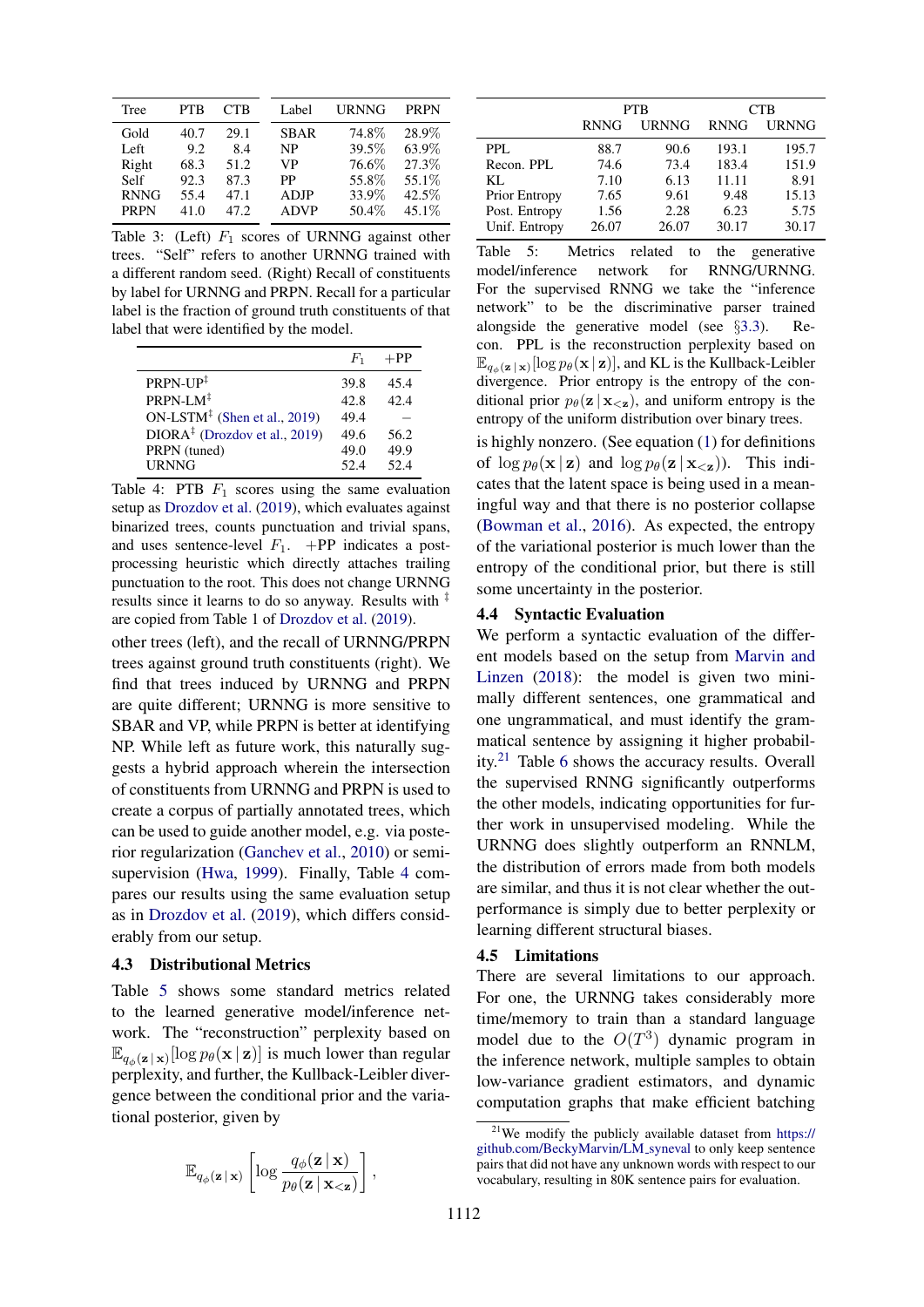|                                                      | <b>RNNLM</b>                               | <b>PRPN</b>                               | <b>RNNG</b>                               | <b>URNNG</b>                              |
|------------------------------------------------------|--------------------------------------------|-------------------------------------------|-------------------------------------------|-------------------------------------------|
| PPL.                                                 | 93.2                                       | 96.7                                      | 88.7                                      | 90.6                                      |
| Overall<br>Subj.<br>Obj. Rel.<br>Refl.<br><b>NPI</b> | 62.5%<br>63.5%<br>62.6\%<br>60.7%<br>58.7% | 61.9%<br>63.7%<br>61.0%<br>68.8%<br>39.5% | 69.3%<br>89.4%<br>67.6%<br>57.3%<br>46.8% | 64.6%<br>67.2%<br>65.7%<br>60.5%<br>55.0% |

Table 6: Syntactic evaluation based on the setup from Marvin and Linzen (2018). Subj. is subject-verb agreement in sentential complement, across prepositional phrase/subjective relative clause, and VP coordination; Obj. Rel. refers to subject-verb agreement in/across an objective relative clause; Refl. refers to reflexive pronoun agreement with antecedent; NPI is negative polarity items.

nontrivial. The model is sensitive to hyperparameters and required various optimization strategies (e.g. separate optimizers for the inference network and the generative model) to avoid posterior collapse. Finally, the URNNG also seemed to rely heavily on punctuation to identify constituents and we were unable to improve upon a right-branching baseline when training the URNNG on a version of PTB where punctuation is removed.<sup>22</sup>

# 5 Related Work

There has been much work on incorporating tree structures into deep models for syntax-aware language modeling, both for unconditional (Emami and Jelinek, 2005; Buys and Blunsom, 2015; Dyer et al., 2016) and conditional (Yin and Neubig, 2017; Alvarez-Melis and Jaakkola, 2017; Rabinovich et al., 2017; Aharoni and Goldberg, 2017; Eriguchi et al., 2017; Wang et al., 2018;  $G\bar{u}$  et al., 2018) cases. These approaches generally rely on annotated parse trees during training and maximizes the joint likelihood of sentence-tree pairs. Prior work on combining language modeling and unsupervised tree learning typically embed soft, tree-like structures as hidden layers of a deep network (Cho et al., 2014; Chung et al., 2017; Shen et al., 2018, 2019). In contrast, Buys and Blunsom (2018) make Markov assumptions and perform exact marginalization over latent dependency trees. Our work is also related to the recent line of work on learning latent trees as part of a deep model through supervision on other tasks, typically via differentiable structured hidden layers (Kim et al., 2017; Bradbury and Socher, 2017; Liu and Lapata, 2018; Tran and Bisk, 2018; Peng et al., 2018; Niculae et al., 2018; Liu et al., 2018), policy gradient-based approaches (Yogatama et al., 2017; Williams et al., 2018; Havrylov et al., 2019), or differentiable relaxations (Choi et al., 2018; Maillard and Clark, 2018).

The variational approximation uses amortized inference (Kingma and Welling, 2014; Mnih and Gregor, 2014; Rezende et al., 2014), in which an inference network is used to obtain the variational posterior for each observed x. Since our inference network is structured (i.e., a CRF), it is also related to CRF autoencoders (Ammar et al., 2014) and structured VAEs (Johnson et al., 2016; Krishnan et al., 2017), which have been used previously for unsupervised (Cai et al., 2017; Drozdov et al., 2019; Li et al., 2019) and semi-supervised (Yin et al., 2018; Corro and Titov, 2019) parsing.

## 6 Conclusion

It is an open question as to whether explicit modeling of syntax significantly helps neural models. Strubell et al. (2018) find that supervising intermediate attention layers with syntactic heads improves semantic role labeling, while Shi et al. (2018) observe that for text classification, syntactic trees only have marginal impact. Our work suggests that at least for language modeling, incorporating syntax either via explicit supervision or as latent variables does provide useful inductive biases and improves performance.

Finally, in modeling child language acquisition, the complex interaction of the parser and the grammatical knowledge being acquired is the object of much investigation (Trueswell and Gleitman, 2007); our work shows that apparently grammatical constraints can emerge from the interaction of a constrained parser and a more general grammar learner, which is an intriguing but underexplored hypothesis for explaining human linguistic biases.

## Acknowledgments

We thank the members of the DeepMind language team for helpful feedback. YK is supported by a Google Fellowship. AR is supported by NSF Career 1845664.

 $22$ Many prior works that induce trees directly from words often employ additional heuristics based on punctuation (Seginer, 2007; Ponvert et al., 2011; Spitkovsky et al., 2013; Parikh et al., 2014), as punctuation (e.g. comma) is usually a reliable signal for start/end of constituent spans. The URNNG still has to *learn* to rely on punctuation, similar to recent works such as depth-bounded PCFGs (Jin et al., 2018) and DIORA (Drozdov et al., 2019). In contrast, PRPN (Shen et al., 2018) and Ordered Neurons (Shen et al., 2019) induce trees by directly training on corpus without punctuation. We also reiterate that punctuation is used during training but ignored during evaluation (except in Table 4).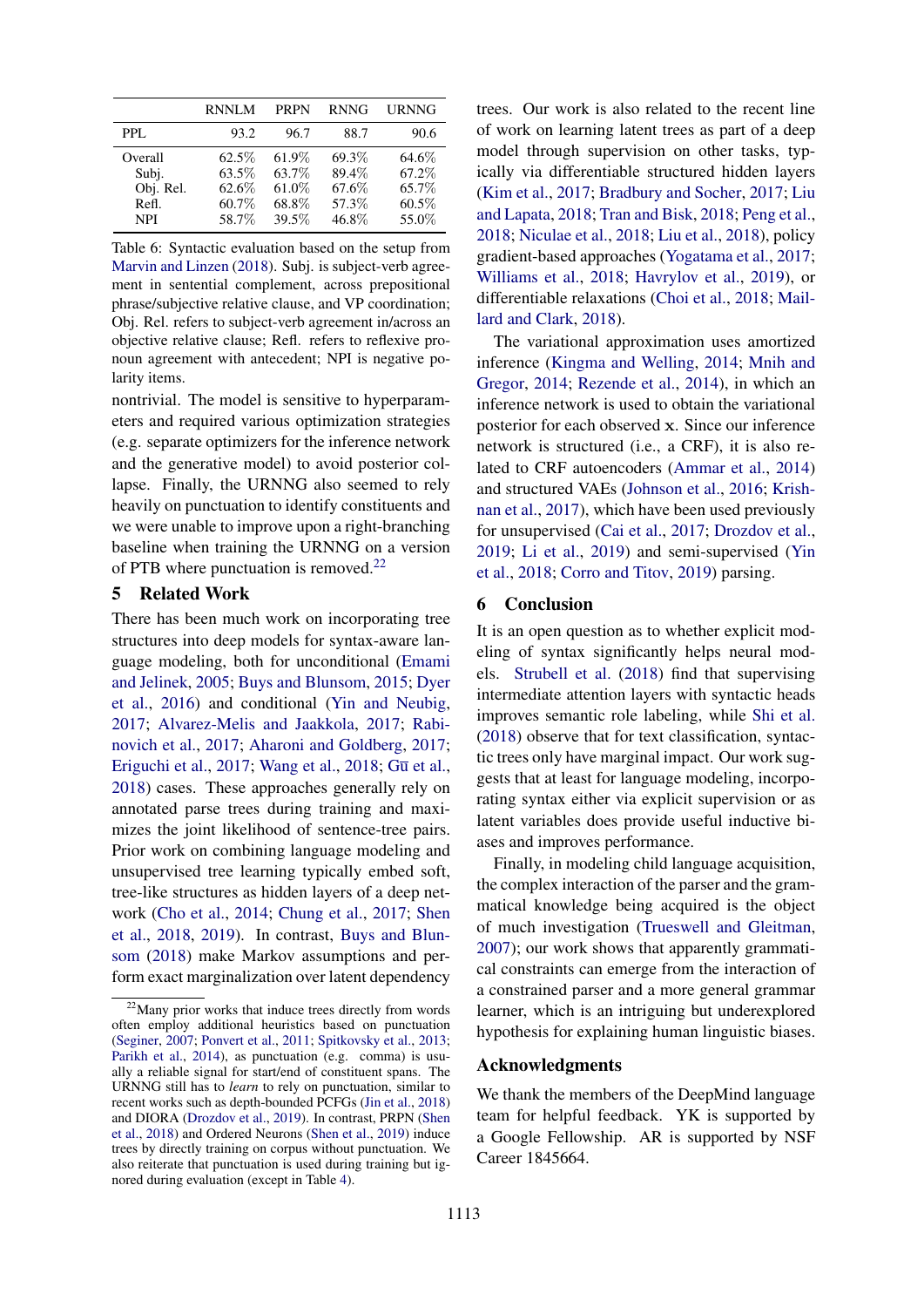### References

- Roee Aharoni and Yoav Goldberg. 2017. Towards String-to-Tree Neural Machine Translation. In *Proceedings of ACL*.
- David Alvarez-Melis and Tommi S. Jaakkola. 2017. Tree-structured Decoding with Doubly-Recurrent Neural Networks. In *Proceedings of ICLR*.
- Waleed Ammar, Chris Dyer, and Noah A. Smith. 2014. Conditional Random Field Autoencoders for Unsupervised Structured Prediction. In *Proceedings of NIPS*.
- Jimmy Lei Ba, Jamie Ryan Kiros, and Geoffrey E. Hinton. 2016. Layer Normalization. In *Proceedings of NIPS*.
- James K. Baker. 1979. Trainable Grammars for Speech Recognition. In *Proceedings of the Spring Conference of the Acoustical Society of America*.
- Rens Bod. 2006. An All-Subtrees Approach to Unsupervised Parsing. In *Proceedings of ACL*.
- Samuel R. Bowman, Luke Vilnis, Oriol Vinyal, Andrew M. Dai, Rafal Jozefowicz, and Samy Bengio. 2016. Generating Sentences from a Continuous Space. In *Proceedings of CoNLL*.
- James Bradbury and Richard Socher. 2017. Towards Neural Machine Translation with Latent Tree Attention. In *Proceedings of the 2nd Workshop on Structured Prediction for Natural Language Processing*.
- Jan Buys and Phil Blunsom. 2015. Generative Incremental Dependency Parsing with Neural Networks. In *Proceedings of ACL*.
- Jan Buys and Phil Blunsom. 2018. Neural Syntactic Generative Models with Exact Marginalization. In *Proceedings of NAACL*.
- Jiong Cai, Yong Jiang, and Kewei Tu. 2017. CRF Autoencoder for Unsupervised Dependency Parsing. In *Proceedings of EMNLP*.
- Ciprian Chelba, Tomas Mikolov, Mike Schuster, Qi Ge, Thorsten Brants, Phillipp Koehn, and Tony Robinson. 2013. One Billion Word Benchmark for Measuring Progress in Statistical Language Modeling. *arXiv:1312.3005*.
- Dangi Chen and Christopher D. Manning. 2014. A Fast and Accurate Dependency Parser using Neural Networks. In *Proceedings of EMNLP*.
- Kyunghyun Cho, Bart van Merrienboer, Dzmitry Bahdanau, and Yoshua Bengio. 2014. On the Properties of Neural Machine Translation: Encoder-Decoder Approaches. In *Proceedings of Eighth Workshop on Syntax, Semantics and Structure in Statistical Translation*.
- Jihun Choi, Kang Min Yoo, and Sang goo Lee. 2018. Learning to Compose Task-Specific Tree Structures. In *Proceedings of AAAI*.
- Junyoung Chung, Sungjin Ahn, and Yoshua Bengio. 2017. Hierarchical Multiscale Recurrent Neural Networks. In *Proceedings of ICLR*.
- Caio Corro and Ivan Titov. 2019. Differentiable Perturb-and-Parse: Semi-Supervised Parsing with a Structured Variational Autoencoder. In *Proceedings of ICLR*.
- Chris Cremer, Xuechen Li, and David Duvenaud. 2018. Inference Suboptimality in Variational Autoencoders. In *Proceedings of ICML*.
- Yuntian Deng, Yoon Kim, Justin Chiu, Demi Guo, and Alexander M. Rush. 2018. Latent Alignment and Variational Attention. In *Proceedings of NIPS*.
- Andrew Drozdov, Patrick Verga, Mohit Yadev, Mohit Iyyer, and Andrew McCallum. 2019. Unsupervised Latent Tree Induction with Deep Inside-Outside Recursive Auto-Encoders. In *Proceedings of NAACL*.
- Greg Durrett and Dan Klein. 2015. Neural CRF Parsing. In *Proceedings of ACL*.
- Chris Dyer, Miguel Ballesteros, Wang Ling, Austin Matthews, and Noah A. Smith. 2015. Transition-Based Dependency Parsing with Stack Long Short-Term Memory. In *Proceedings of ACL*.
- Chris Dyer, Adhiguna Kuncoro, Miguel Ballesteros, and Noah A. Smith. 2016. Recurrent Neural Network Grammars. In *Proceedings of NAACL*.
- Ahmad Emami and Frederick Jelinek. 2005. A Neural Syntactic Language Model. *Machine Learning*, 60:195–227.
- Akiko Eriguchi, Yoshimasa Tsuruoka, and Kyunghyun Cho. 2017. Learning to Parse and Translate Improves Neural Machine Translation. In *Proceedings of ACL*.
- Jenny Rose Finkel, Alex Kleeman, and Christopher D. Manning. 2008. Efficient, Feature-based, Conditional Random Field Parsing. In *Proceedings of ACL*.
- Jenny Rose Finkel, Christopher D. Manning, and Andrew Y. Ng. 2006. Solving the Problem of Cascading Errors: Approximate Bayesian Inference for Linguistic Annotation Pipelines. In *Proceedings of EMNLP*.
- Kuzman Ganchev, João Graça, Jennifer Gillenwater, and Ben Taskar. 2010. Posterior Regularization for Structured Latent Variable Models. *Journal of Machine Learning Research*, 11:2001–2049.
- Peter Glynn. 1987. Likelihood Ratio Gradient Estimation: An Overview. In *Proceedings of Winter Simulation Conference*.
- Joshua Goodman. 1998. Parsing Inside-Out. *PhD thesis, Harvard University*.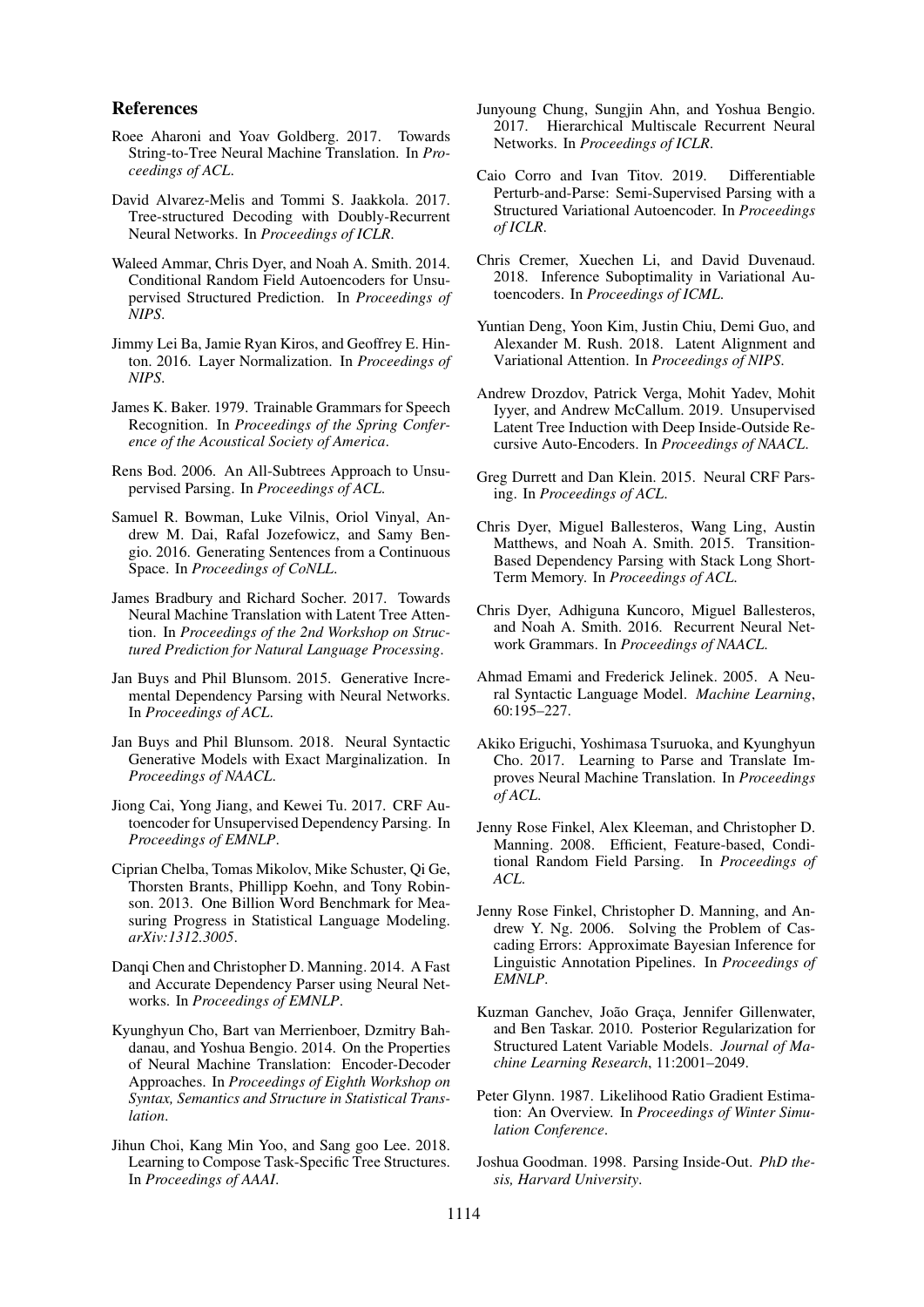- Jetic Gu, Hassan S. Shavarani, and Anoop Sarkar. 2018. Top-down Tree Structured Decoding with Syntactic Connections for Neural Machine Translation and Parsing. In *Proceedings of EMNLP*.
- John Hale, Chris Dyer, Adhiguna Kuncoro, and Jonathan R. Brennan. 2018. Finding Syntax in Human Encephalography with Beam Search. In *Proceedings of ACL*.
- Serhii Havrylov, Germán Kruszewski, and Armand Joulin. 2019. Cooperative Learning of Disjoint Syntax and Semantics. In *Proceedings of NAACL*.
- Phu Mon Htut, Kyunghyun Cho, and Samuel R. Bowman. 2018. Grammar Induction with Neural Language Models: An Unusual Replication. In *Proceedings of EMNLP*.
- Rebecca Hwa. 1999. Supervised Grammar Induction Using Training Data with Limited Constituent Information. In *Proceedings of ACL*.
- Rebecca Hwa. 2000. Sample Selection for Statistical Grammar Induction. In *Proceedings of EMNLP*.
- Lifeng Jin, Finale Doshi-Velez, Timothy Miller, William Schuler, and Lane Schwartz. 2018. Unsupervised Grammar Induction with Depth-bounded PCFG. In *Proceedings of TACL*.
- Mark Johnson, Thomas L. Griffiths, and Sharon Goldwater. 2007. Bayesian Inference for PCFGs via Markov chain Monte Carlo. In *Proceedings of NAACL*.
- Matthew Johnson, David K. Duvenaud, Alex Wiltschko, Ryan P. Adams, and Sandeep R. Datta. 2016. Composing Graphical Models with Neural Networks for Structured Representations and Fast Inference. In *Proceedings of NIPS*.
- Kazuya Kawakami, Chris Dyer, and Phil Blunsom. 2018. Unsupervised Word Discovery with Segmental Neural Language Models. *arXiv:1811.09353*.
- Yoon Kim, Carl Denton, Luong Hoang, and Alexander M. Rush. 2017. Structured Attention Networks. In *Proceedings of ICLR*.
- Diederik P. Kingma and Jimmy Ba. 2015. Adam: A Method for Stochastic Optimization. In *Proceedings of ICLR*.
- Diederik P. Kingma and Max Welling. 2014. Auto-Encoding Variational Bayes. In *Proceedings of ICLR*.
- Nikita Kitaev and Dan Klein. 2018. Constituency Parsing with a Self-Attentive Encoder. In *Proceedings of ACL*.
- Dan Klein and Christopher Manning. 2002. A Generative Constituent-Context Model for Improved Grammar Induction. In *Proceedings of ACL*.
- Rahul G. Krishnan, Uri Shalit, and David Sontag. 2017. Structured Inference Networks for Nonlinear State Space Models. In *Proceedings of AAAI*.
- Adhiguna Kuncoro, Miguel Ballesteros, Lingpeng Kong, Chris Dyer, Graham Neubig, and Noah A. Smith. 2017. What Do Recurrent Neural Network Grammars Learn About Syntax? In *Proceedings of EACL*.
- Adhiguna Kuncoro, Chris Dyer, John Hale, Dani Yogatama, Stephen Clark, and Phil Blunsom. 2018. LSTMs Can Learn Syntax-Sensitive Dependencies Well, But Modeling Structure Makes Them Better. In *Proceedings of ACL*.
- Bowen Li, Jianpeng Cheng, Yang Liu, and Frank Keller. 2019. Dependency Grammar Induction with a Neural Variational Transition-based Parser. In *Proceedings of AAAI*.
- Zhifei Li and Jason Eisner. 2009. First- and Second-Order Expectation Semirings with Applications to Minimum-Risk Training on Translation Forests. In *Proceedings of EMNLP*.
- Yang Liu, Matt Gardner, and Mirella Lapata. 2018. Structured Alignment Networks for Matching Sentences. In *Proceedings of EMNLP*.
- Yang Liu and Mirella Lapata. 2018. Learning Structured Text Representations. In *Proceedings of TACL*.
- Jean Maillard and Stephen Clark. 2018. Latent Tree Learning with Differentiable Parsers: Shift-Reduce Parsing and Chart Parsing. In *Proceedings of the Workshop on the Relevance of Linguistic Structure in Neural Architectures for NLP*.
- Mitchell P. Marcus, Mary Ann Marcinkiewicz, and Beatrice Santorini. 1993. Building a Large Annotated Corpus of English: The Penn Treebank. *Computational Linguistics*, 19:313–330.
- Rebecca Marvin and Tal Linzen. 2018. Targeted Syntactic Evaluation of Language Models. In *Proceedings of EMNLP*.
- Takuya Matsuzaki, Yusuke Miyao, and Junichi Tsujii. 2005. Probabilistic CFG with Latent Annotations. In *Proceedings of ACL*.
- Gabor Melis, Chris Dyer, and Phil Blunsom. 2018. On ´ the State of the Art of Evaluation in Neural Language Models. In *Proceedings of ICLR*.
- Stephen Merity, Nitish Shirish Keskar, and Richard Socher. 2018. Regularizing and Optimizing LSTM Language Models. In *Proceedings of ICLR*.
- Tomas Mikolov, Martin Karafiat, Lukas Burget, Jan Cernocky, and Sanjeev Khudanpur. 2010. Recurrent Neural Network Based Language Model. In *Proceedings of INTERSPEECH*.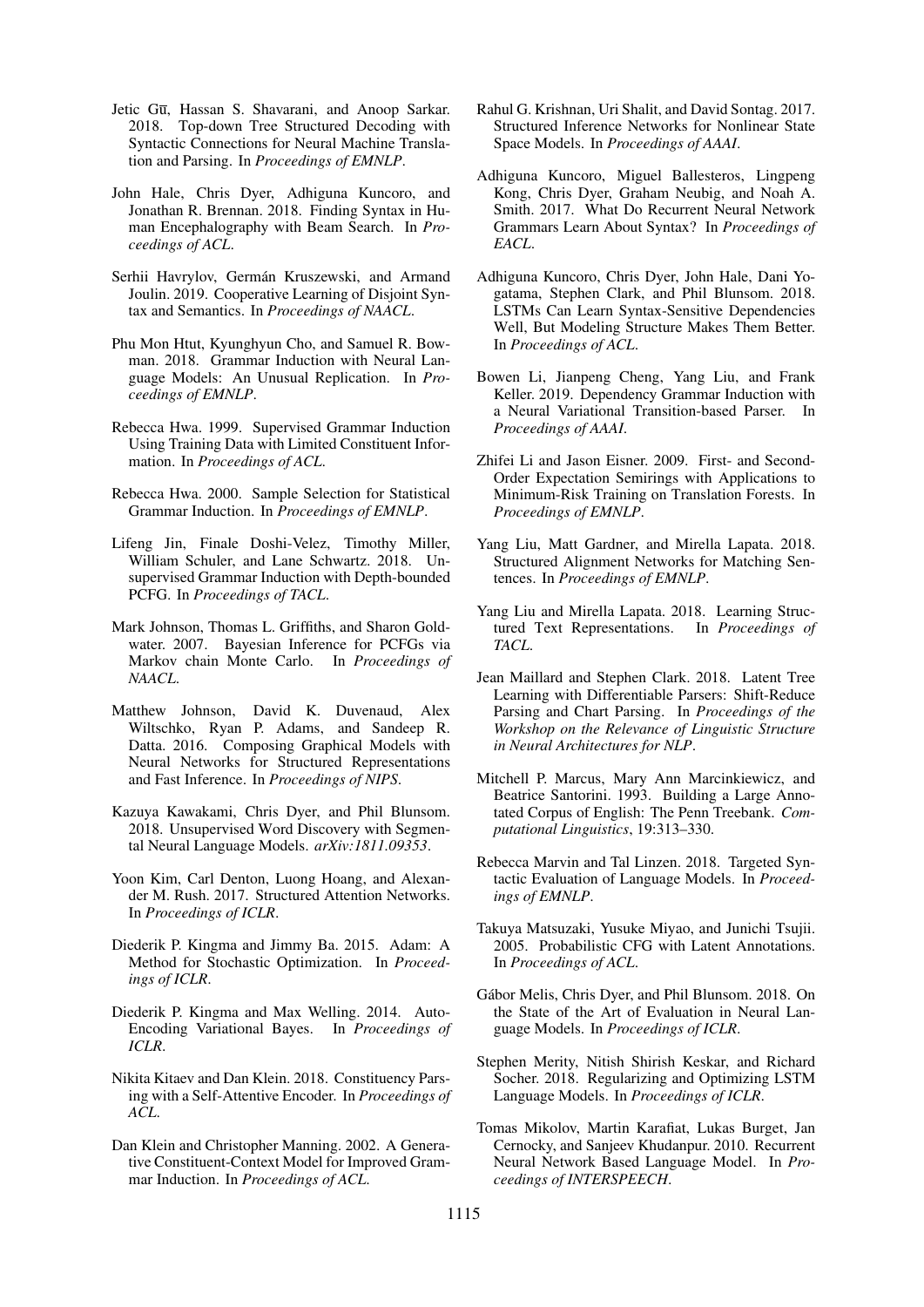- Andriy Mnih and Karol Gregor. 2014. Neural variational inference and learning in belief networks. In *Proceedings of ICML*.
- Andriy Mnih and Danilo J. Rezende. 2016. Variational Inference for Monte Carlo Objectives. In *Proceedings of ICML*.
- Tahira Naseem, Harr Chen, Regina Barzilay, and Mark Johnson. 2010. Using Universal Linguistic Knowledge to Guide Grammar Induction. In *Proceedings of EMNLP*.
- Vlad Niculae, André F. T. Martins, and Claire Cardie. 2018. Towards Dynamic Computation Graphs via Sparse Latent Structure. In *Proceedings of EMNLP*.
- Ankur P. Parikh, Shay B. Cohen, and Eric P. Xing. 2014. Spectral Unsupervised Parsing with Additive Tree Metrics. In *Proceedings of ACL*.
- Hao Peng, Sam Thomson, and Noah A. Smith. 2018. Backpropagating through Structured Argmax using a SPIGOT. In *Proceedings of ACL*.
- Elis Ponvert, Jason Baldridge, and Katrin Erk. 2011. Simpled Unsupervised Grammar Induction from Raw Text with Cascaded Finite State Methods. In *Proceedings of ACL*.
- Ofir Press and Lior Wolf. 2016. Using the Output Embedding to Improve Language Models. In *Proceedings of EACL*.
- Maxim Rabinovich, Mitchell Stern, and Dan Klein. 2017. Abstract Syntax Networks for Code Generation and Semantic Parsing. In *Proceedings of ACL*.
- Danilo J. Rezende, Shakir Mohamed, and Daan Wierstra. 2014. Stochastic Backpropagation and Approximate Inference in Deep Generative Models. In *Proceedings of ICML*.
- Yoav Seginer. 2007. Fast Unsupervised Incremental Parsing. In *Proceedings of ACL*.
- Yikang Shen, Zhouhan Lin, Chin-Wei Huang, and Aaron Courville. 2018. Neural Language Modeling by Jointly Learning Syntax and Lexicon. In *Proceedings of ICLR*.
- Yikang Shen, Shawn Tan, Alessandro Sordoni, and Aaron Courville. 2019. Ordered Neurons: Integrating Tree Structures into Recurrent Neural Networks. In *Proceedings of ICLR*.
- Haoyue Shi, Hao Zhou, Jiaze Chen, and Lei Li. 2018. On Tree-based Neural Sentence Modeling. In *Proceedings of EMNLP*.
- Noah A. Smith and Jason Eisner. 2004. Annealing Techniques for Unsupervised Statistical Language Learning. In *Proceedings of ACL*.
- Casper Kaae Sønderby, Tapani Raiko, Lars Maaløe, Søren Kaae Sønderby, and Ole Winther. 2016. Ladder Variational Autoencoders. In *Proceedings of NIPS*.
- Valentin I. Spitkovsky, Hiyan Alshawi, and Daniel Jurafsky. 2013. Breaking Out of Local Optima with Count Transforms and Model Recombination: A Study in Grammar Induction. In *Proceedings of EMNLP*.
- Mitchell Stern, Jacob Andreas, and Dan Klein. 2017. A Minimal Span-Based Neural Constituency Parser. In *Proceedings of ACL*.
- Emma Strubell, Patrick Verga, Daniel Andor, David Weiss, and Andrew McCallum. 2018. Linguistically-Informed Self-Attention for Semantic Role Labeling. In *Proceedings of EMNLP*.
- Kai Sheng Tai, Richard Socher, and Christopher D. Manning. 2015. Improved Semantic Representations From Tree-Structured Long Short-Term Memory Networks. In *Proceedings of ACL*.
- Ke Tran and Yonatan Bisk. 2018. Inducing Grammars with and for Neural Machine Translation. In *Proceedings of the 2nd Workshop on Neural Machine Translation and Generation*.
- John C. Trueswell and Lila R. Gleitman. 2007. Learning to Parse and its Implications for Language Acquisition. *The Oxford Handbook of Psycholinguistics*.
- Wenhui Wang and Baobao Chang. 2016. Graph-based Dependency Parsing with Bidirectional LSTM. In *Proceedings of ACL*.
- Xinyi Wang, Hieu Pham, Pengcheng Yin, and Graham Neubig. 2018. A Tree-based Decoder for Neural Machine Translation. In *Proceedings of EMNLP*.
- Adina Williams, Andrew Drozdov, and Samuel R. Bowman. 2018. Do Latent Tree Learning Models Identify Meaningful Structure in Sentences? In *Proceedings of TACL*.
- Ronald J. Williams. 1992. Simple Statistical Gradientfollowing Algorithms for Connectionist Reinforcement Learning. *Machine Learning*, 8.
- Sam Wiseman, Stuart M. Shieber, and Alexander M. Rush. 2018. Learning Neural Templates for Text Generation. In *Proceedings of EMNLP*.
- Naiwen Xue, Fei Xia, Fu dong Chiou, and Marta Palmer. 2005. The Penn Chinese Treebank: Phrase Structure Annotation of a Large Corpus. *Natural Language Engineering*, 11:207–238.
- Zhilin Yang, Zihang Dai, Ruslan Salakhutdinov, and William W. Cohen. 2018. Breaking the Softmax Bottleneck: A High-Rank RNN Language Model. In *Proceedings of ICLR*.
- Pengcheng Yin and Graham Neubig. 2017. A Syntactic Neural Model for General-Purpose Code Generation. In *Proceedings of ACL*.